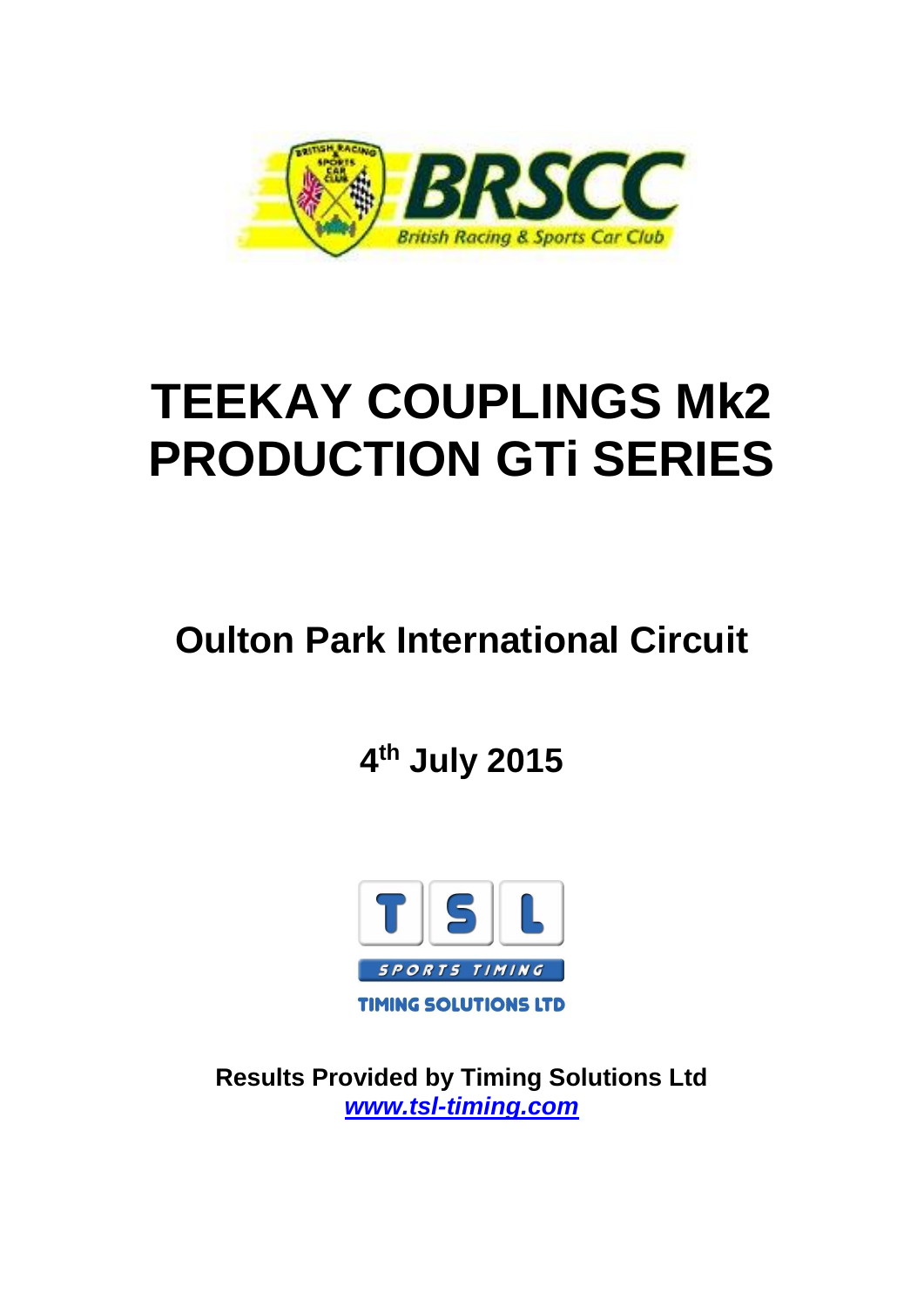#### **Teekay Couplings Mk2 Production Gti Championship QUALIFYING - RACE 3 - CLASSIFICATION**

| <b>POS</b>     | <b>NO</b>           | <b>CL</b>      | PIC NAME                   | <b>ENTRY</b>       | <b>TIME</b> | ON             | <b>LAPS</b> | GAP    | <b>DIFF</b> | <b>MPH</b> |
|----------------|---------------------|----------------|----------------------------|--------------------|-------------|----------------|-------------|--------|-------------|------------|
| 1              | 14                  | $\overline{A}$ | 1 Thomas WITTS             | <b>VW Golf GTi</b> | 2:05.177    | 3              | 6           |        |             | 77.41      |
| 2              | 65                  | $\overline{A}$ | <sup>2</sup> Jason TINGLE  | VW Golf GTi        | 2:05.497    | $\overline{2}$ | 5           | 0.320  | 0.320       | 77.21      |
| 3              | 57                  | $\overline{A}$ | 3 Chris WEBB               | <b>VW Golf GTi</b> | 2:05.956    | 6              | 6           | 0.779  | 0.459       | 76.93      |
| 4              | 66                  | A              | 4 Christopher SANDERS      | VW Golf GTi        | 2:06.464    | 4              | 6           | 1.287  | 0.508       | 76.62      |
| 5              | 10                  | $\overline{A}$ | 5 Alistair MILES           | <b>VW Golf GTi</b> | 2:06.531    | 3              | 6           | 1.354  | 0.067       | 76.58      |
| 6              | 22                  | $\overline{A}$ | 6 Adam HANCE               | VW Golf GTi        | 2:06.671    | 4              | 6           | 1.494  | 0.140       | 76.50      |
| $\overline{7}$ | 21                  | $\overline{A}$ | 7 Josh JOHNSON             | VW Golf GTi        | 2:06.982    | 3              | 4           | 1.805  | 0.311       | 76.31      |
| 8              | 52                  | $\overline{A}$ | 8 Josh SMITH               | VW Golf GTi        | 2:08.122    | 5              | 6           | 2.945  | 1.140       | 75.63      |
| 9              | 35                  | $\overline{A}$ | <sup>9</sup> Chris BAGULEY | <b>VW Golf GTi</b> | 2:09.134    | 5              | 6           | 3.957  | 1.012       | 75.04      |
| 10             | 42                  | $\overline{A}$ | 10 Ian GREEN               | VW Golf GTi        | 2:09.277    | $\overline{2}$ | 6           | 4.100  | 0.143       | 74.95      |
| 11             | 44                  | $\overline{A}$ | 11 Peter MILNE             | <b>VW Golf GTi</b> | 2:09.281    | 4              | 6           | 4.104  | 0.004       | 74.95      |
| 12             | 83                  | $\overline{A}$ | 12 Paul BLACKBURN          | VW Golf GTi        | 2:09.390    | 4              | 5           | 4.213  | 0.109       | 74.89      |
| 13             | 69                  | B              | <b>Andrew ALDRIDGE</b>     | VW Golf GTi        | 2:09.489    | 4              | 6           | 4.312  | 0.099       | 74.83      |
| 14             | 82                  | $\overline{A}$ | 13 Darcy SMITH             | <b>VW Golf GTi</b> | 2:09.580    | 6              | 6           | 4.403  | 0.091       | 74.78      |
| 15             | 28                  | $\overline{A}$ | 14 James COLBOURNE         | VW Golf GTi        | 2:09.725    | 6              | 6           | 4.548  | 0.145       | 74.69      |
| 16             | $26$ <sup>*</sup> A |                | 15 Tim COX                 | VW Golf GTi        | 2:09.741    | $\overline{2}$ | 5           | 4.564  | 0.016       | 74.69      |
| 17             | 55                  | B              | <sup>2</sup> Luke WALES    | <b>VW Golf GTI</b> | 2:09.965    | 5              | 6           | 4.788  | 0.224       | 74.56      |
| 18             | 11                  | B              | 3 Craig ROBERTS            | <b>VW Golf GTi</b> | 2:10.254    | 6              | 6           | 5.077  | 0.289       | 74.39      |
| 19             | 40                  | A              | 16 Simon TOMLINSON         | VW Golf GTi        | 2:10.461    | 6              | 6           | 5.284  | 0.207       | 74.27      |
| 20             | 17                  | B              | 4 Matthew PETTS            | VW Golf GTi        | 2:11.130    | $\overline{2}$ | 6           | 5.953  | 0.669       | 73.89      |
| 21             | 73                  | B              | 5 Roy FOTHERGILL           | VW Golf GTi        | 2:11.624    | 4              | 6           | 6.447  | 0.494       | 73.62      |
| 22             | 50                  | B              | 6 Paul COWLAND             | VW Golf GTi        | 2:12.718    | 4              | 6           | 7.541  | 1.094       | 73.01      |
| 23             | 34                  | A              | 17 Alistair LINDSAY        | <b>VW Golf GTi</b> | 2:13.151    | 4              | 5           | 7.974  | 0.433       | 72.77      |
| 24             | $25^*$ B            |                | 7 Wesley CHATTERTON        | <b>VW Golf GTi</b> | 2:13.676    | $\overline{2}$ | 5           | 8.499  | 0.525       | 72.49      |
| 25             | 16                  | B              | 8 Mark ROBINSON            | VW Golf GTi        | 2:18.055    | 3              | 6           | 12.878 | 4.379       | 70.19      |
| 26             | 27                  | A              | 18 Paul FOREMAN            | VW Golf GTi        |             |                | 0           |        |             |            |
|                |                     |                |                            |                    |             |                |             |        |             |            |

**\*CARS 25 & 26 - NO WORKING TRANSPONDER - PLEASE FIT FOR RACES (Reg Q 12.2.1 refers) CARS 22, 26, 28, 34, 35, 55, 69, 82, 83 - Lap time(s) disallowed - not respecting track limits**

**Weather / Track : Bright / Drying**

These results are provisional until the conclusion of any judicial and technical matters. Start: 09:53 Flag 10:08 End: 10:11

Clerk Of Course : Timekeeper :

Circuit Length = 2.6917 miles Oulton Park International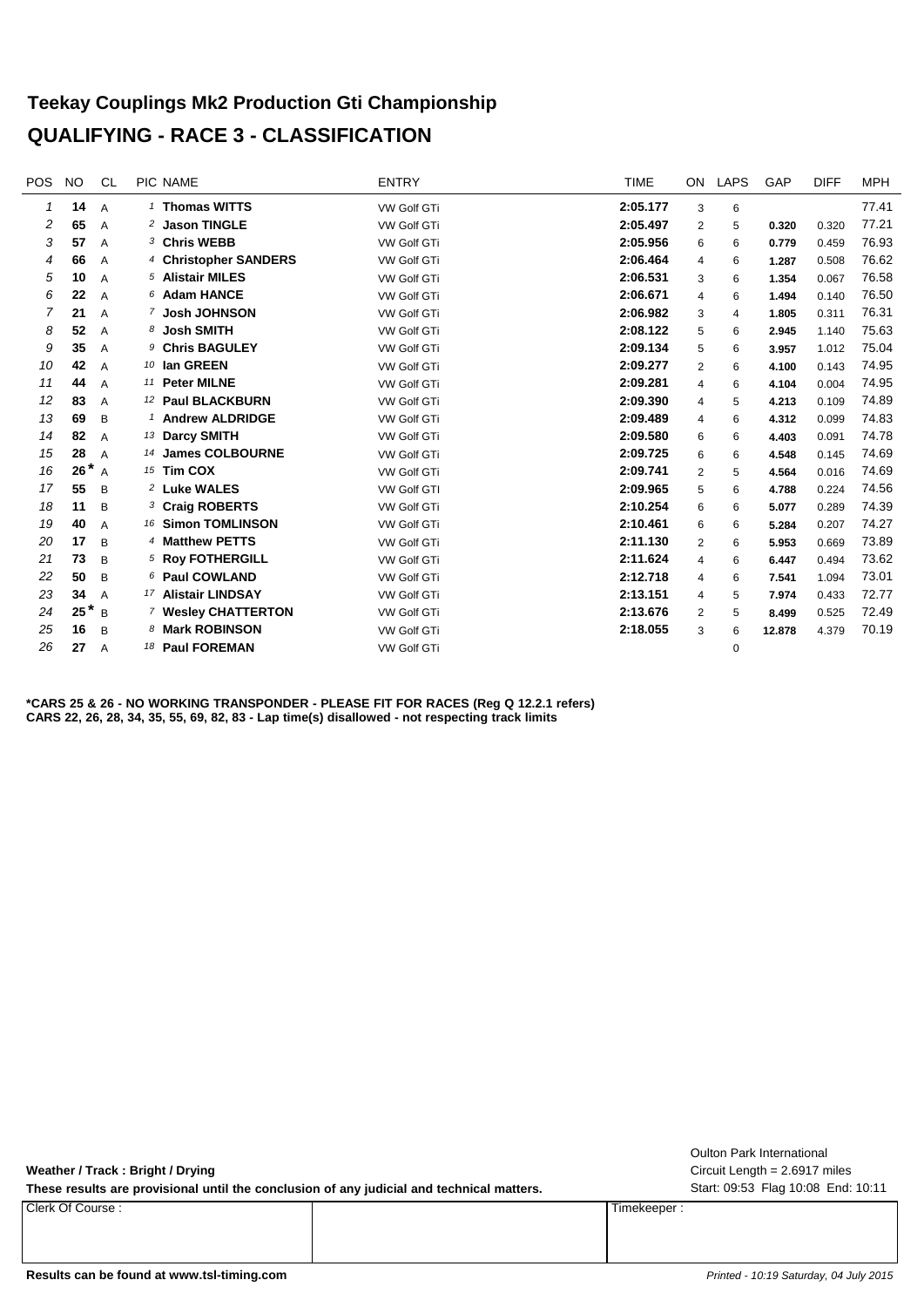# **Teekay Couplings Mk2 Production Gti Championship QUALIFYING - RACE 3 - LAP ANALYSIS**

DIFF = Difference To Personal Best Lap

| י וו ש<br>P1   | - Dilleferice TV Fersorial Dest Lap<br><b>14 Thomas WITTS</b> |                |                |                              |  |  |  |  |  |
|----------------|---------------------------------------------------------------|----------------|----------------|------------------------------|--|--|--|--|--|
|                |                                                               |                |                |                              |  |  |  |  |  |
| LAP            | <b>LAP TIME</b>                                               | <b>DIFF</b>    | <b>MPH</b>     | <b>TIME OF DAY</b>           |  |  |  |  |  |
| $1 -$          | $2:05.200$ (2)                                                | 0.023          | 77.39          | 09:57:56.771                 |  |  |  |  |  |
| 2 -<br>3 -     | 2:05.203<br>(3)                                               | 0.026          | 77.39<br>77.41 | 10:00:01.974<br>10:02:07.151 |  |  |  |  |  |
| 4 -            | 2:05.177 (1)<br>2:09.301                                      | 4.124          | 74.94          | 10:04:16.452                 |  |  |  |  |  |
| 5 -            | 2:28.825<br>Р                                                 | 23.648         | 65.11          | 10:06:45.277                 |  |  |  |  |  |
| 6 -            | 4:22.368<br>P                                                 | 2:17.191       | 36.93          | 10:11:07.645                 |  |  |  |  |  |
| P <sub>2</sub> | 65<br><b>Jason TINGLE</b>                                     |                |                |                              |  |  |  |  |  |
| LAP            | <b>LAP TIME</b>                                               | <b>DIFF</b>    | <b>MPH</b>     | TIME OF DAY                  |  |  |  |  |  |
| $1 -$          | 2:05.851<br>(3)                                               | 0.354          | 76.99          | 09:57:57.776                 |  |  |  |  |  |
| 2 -            | 2:05.497<br>(1)                                               |                | 77.21          | 10:00:03.273                 |  |  |  |  |  |
| 3 -            | 2:05.741<br>(2)                                               | 0.244          | 77.06          | 10:02:09.014                 |  |  |  |  |  |
| 4 -            | 2:06.680                                                      | 1.183          | 76.49          | 10:04:15.694                 |  |  |  |  |  |
| 5 -            | 2:47.080<br>P                                                 | 41.583         | 57.99          | 10:07:02.774                 |  |  |  |  |  |
| P <sub>3</sub> | <b>Chris WEBB</b><br>57                                       |                |                |                              |  |  |  |  |  |
| LAP            | <b>LAP TIME</b>                                               | DIFF           | <b>MPH</b>     | TIME OF DAY                  |  |  |  |  |  |
| $1 -$          | 2:08.365                                                      | 2.409          | 75.49          | 09:58:00.603                 |  |  |  |  |  |
| 2 -            | 2:06.964                                                      | 1.008          | 76.32          | 10:00:07.567                 |  |  |  |  |  |
| 3 -            | 2:12.613                                                      | 6.657          | 73.07          | 10:02:20.180                 |  |  |  |  |  |
| 4 -<br>5 -     | $2:06.648$ (3)<br>2:06.111                                    | 0.692          | 76.51          | 10:04:26.828                 |  |  |  |  |  |
| 6 -            | (2)<br>2:05.956(1)                                            | 0.155          | 76.84<br>76.93 | 10:06:32.939<br>10:08:38.895 |  |  |  |  |  |
|                |                                                               |                |                |                              |  |  |  |  |  |
|                | <b>P4</b><br><b>Christopher SANDERS</b><br>66                 |                |                |                              |  |  |  |  |  |
| LAP            | <b>LAP TIME</b>                                               | <b>DIFF</b>    | <b>MPH</b>     | TIME OF DAY                  |  |  |  |  |  |
| $1 -$          | 2:07.858                                                      | 1.394          | 75.79          | 09:58:01.453                 |  |  |  |  |  |
| 2 -            | $2:06.545$ (3)                                                | 0.081          | 76.57          | 10:00:07.998                 |  |  |  |  |  |
| 3 -            | 2:06.855                                                      | 0.391          | 76.38          | 10:02:14.853                 |  |  |  |  |  |
| $4 -$<br>5 -   | 2:06.464 (1)<br>2:07.061                                      | 0.597          | 76.62<br>76.26 | 10:04:21.317<br>10:06:28.378 |  |  |  |  |  |
| 6 -            | $2:06.527$ (2)                                                | 0.063          | 76.58          | 10:08:34.905                 |  |  |  |  |  |
| P <sub>5</sub> | <b>10 Alistair MILES</b>                                      |                |                |                              |  |  |  |  |  |
|                |                                                               |                |                |                              |  |  |  |  |  |
| LAP            | <b>LAP TIME</b>                                               | <b>DIFF</b>    | MPH            | TIME OF DAY                  |  |  |  |  |  |
| $1 -$          | 2:07.516                                                      | 0.985<br>0.753 | 75.99<br>76.13 | 09:58:01.972                 |  |  |  |  |  |
| 2 -            | 2:07.284                                                      |                |                | 10:00:09.256<br>10:02:15.787 |  |  |  |  |  |
| 3 -<br>4 -     | 2:06.531 (1)<br>2:08.544                                      | 2.013          | 76.58<br>75.38 | 10:04:24.331                 |  |  |  |  |  |
| 5 -            | $2:07.188$ (3)                                                | 0.657          | 76.18          | 10:06:31.519                 |  |  |  |  |  |
| 6 -            | $2:06.859$ (2)                                                | 0.328          | 76.38          | 10:08:38.378                 |  |  |  |  |  |
| P <sub>6</sub> | <b>Adam HANCE</b><br>22                                       |                |                |                              |  |  |  |  |  |
| LAP            | <b>LAP TIME</b>                                               | DIFF           | <b>MPH</b>     | TIME OF DAY                  |  |  |  |  |  |
| $1 -$          | 2:10.904<br>D                                                 | 4.233          | 74.02          | 09:58:10.710                 |  |  |  |  |  |
| 2 -            | $2:07.007$ (2)                                                | 0.336          | 76.29          | 10:00:17.717                 |  |  |  |  |  |
| 3 -            | 2:07.821                                                      | 1.150          | 75.81          | 10:02:25.538                 |  |  |  |  |  |
| 4 -            | 2:06.671 (1)                                                  |                | 76.50          | 10:04:32.209                 |  |  |  |  |  |
| 5 -            | 2:28.864                                                      | 22.193         | 65.09          | 10:07:01.073                 |  |  |  |  |  |
| 6 -            | $2:07.175$ (3)                                                | 0.504          | 76.19          | 10:09:08.248                 |  |  |  |  |  |
| P7             | <b>Josh JOHNSON</b><br>21                                     |                |                |                              |  |  |  |  |  |
| LAP            | LAP TIME                                                      | <b>DIFF</b>    | <b>MPH</b>     | TIME OF DAY                  |  |  |  |  |  |
| $1 -$          | 2:07.840                                                      | 0.858          | 75.80          | 09:58:13.935                 |  |  |  |  |  |
| 2 -            | $2:07.235$ (3)                                                | 0.253          | 76.16          | 10:00:21.170                 |  |  |  |  |  |
| 3 -            | 2:06.982(1)                                                   |                | 76.31          | 10:02:28.152                 |  |  |  |  |  |

**Weather / Track : Bright / Drying**

|                | DIFF = Difference To Personal Best Lap |                |            |                              |
|----------------|----------------------------------------|----------------|------------|------------------------------|
| 4 -            | $2:07.135$ (2)                         | 0.153          | 76.22      | 10:04:35.287                 |
|                |                                        |                |            |                              |
| P8             | 52 Josh SMITH                          |                |            |                              |
| LAP            | <b>LAP TIME</b>                        | <b>DIFF</b>    | <b>MPH</b> | TIME OF DAY                  |
| 1 -            | 2:09.113                               | 0.991          | 75.05      | 09:58:19.135                 |
| $2 -$          | 2:12.759                               | 4.637          | 72.99      | 10:00:31.894                 |
| 3 -            | $2:08.364$ (3)                         | 0.242          | 75.49      | 10:02:40.258                 |
| $4 -$          | $2:08.172$ (2)                         | 0.050          | 75.60      | 10:04:48.430                 |
| 5 -            | 2:08.122(1)                            | 1.591          | 75.63      | 10:06:56.552<br>10:09:06.265 |
| 6 -            | 2:09.713                               |                | 74.70      |                              |
| P <sub>9</sub> | <b>Chris BAGULEY</b><br>35             |                |            |                              |
| LAP            | <b>LAP TIME</b>                        | <b>DIFF</b>    | MPH        | TIME OF DAY                  |
| 1 -            | 2:09.229<br>D                          | 0.095          | 74.98      | 09:58:20.142                 |
| $2 -$          | 2:10.220                               | 1.086          | 74.41      | 10:00:30.362                 |
| 3 -            | $2:09.166$ (2)                         | 0.032          | 75.02      | 10:02:39.528                 |
| $4 -$          | $2:09.692$ (3)                         | 0.558          | 74.71      | 10:04:49.220                 |
| 5 -            | 2:09.134 (1)                           |                | 75.04      | 10:06:58.354                 |
| 6 -            | 2:12.626                               | 3.492          | 73.06      | 10:09:10.980                 |
| <b>P10</b>     | 42<br>lan GREEN                        |                |            |                              |
| LAP            | <b>LAP TIME</b>                        | <b>DIFF</b>    | MPH        | TIME OF DAY                  |
| 1 -            | $2:10.466$ (3)                         | 1.189          | 74.27      | 09:59:05.415                 |
| 2 -            | 2:09.277(1)                            |                | 74.95      | 10:01:14.692                 |
| $3 -$          | 2:25.424                               | 16.147         | 66.63      | 10:03:40.116                 |
| $4 -$          | 2:15.108                               | 5.831          | 71.72      | 10:05:55.224                 |
| 5 -            | 2:18.216                               | 8.939          | 70.11      | 10:08:13.440                 |
| 6 -            | 2:09.957 (2)                           | 0.680          | 74.56      | 10:10:23.397                 |
| <b>P11</b>     | <b>44 Peter MILNE</b>                  |                |            |                              |
|                |                                        |                |            |                              |
| LAP            | <b>LAP TIME</b>                        | <b>DIFF</b>    | MPH        | <b>TIME OF DAY</b>           |
| 1 -            | 2:26.587                               | 17.306         | 66.10      | 09:58:57.232                 |
| $2 -$          | $2:09.819$ (3)                         | 0.538          | 74.64      | 10:01:07.051                 |
| 3 -            | $2:09.810$ (2)                         | 0.529          | 74.65      | 10:03:16.861                 |
| 4 -            | 2:09.281 (1)                           |                | 74.95      | 10:05:26.142                 |
| 5 -            | 2:12.511                               | 3.230          | 73.12      | 10:07:38.653                 |
| 6 -            | 2:13.705                               | 4.424          | 72.47      | 10:09:52.358                 |
| <b>P12</b>     | <b>83 Paul BLACKBURN</b>               |                |            |                              |
| LAP            | <b>LAP TIME</b>                        | <b>DIFF</b>    | <b>MPH</b> | TIME OF DAY                  |
| 1 -            | 2:10.881 (3)                           | 1.491          | 74.03      | 09:58:35.633                 |
| 2 -            | 2:08.818<br>D                          |                | 75.22      | 10:00:44.451                 |
| 3 -            | 2:09.852 (2)                           | 0.462          | 74.62      | 10:02:54.303                 |
| 4 -            | 2:09.390 (1)                           |                | 74.89      | 10:05:03.693                 |
| 5 -            | <u>2:28.911</u><br>Р                   | <u> 19.521</u> | 65.07      | 10:07:32.604                 |
| <b>P13</b>     | <b>69 Andrew ALDRIDGE</b>              |                |            |                              |
| LAP            | <b>LAP TIME</b>                        | DIFF           | <b>MPH</b> | <b>TIME OF DAY</b>           |
| $1 -$          | 2:14.117                               | 4.628          | 72.25      | 09:58:48.138                 |
| 2 -            | 2:11.451<br>D                          | 1.962          | 73.71      | 10:00:59.589                 |
| 3 -            | 2:10.723 (2)                           | 1.234          | 74.12      | 10:03:10.312                 |
| 4 -            | 2:09.489 (1)                           |                | 74.83      | 10:05:19.801                 |
| 5 -            | $2:11.397$ (3)                         | 1.908          | 73.74      | 10:07:31.198                 |
| 6 -            | 2:10.412<br>D                          | 0.923          | 74.30      | 10:09:41.610                 |
| <b>P14</b>     | <b>Darcy SMITH</b><br>82               |                |            |                              |
| LAP            | <b>LAP TIME</b>                        | <b>DIFF</b>    | MPH        | TIME OF DAY                  |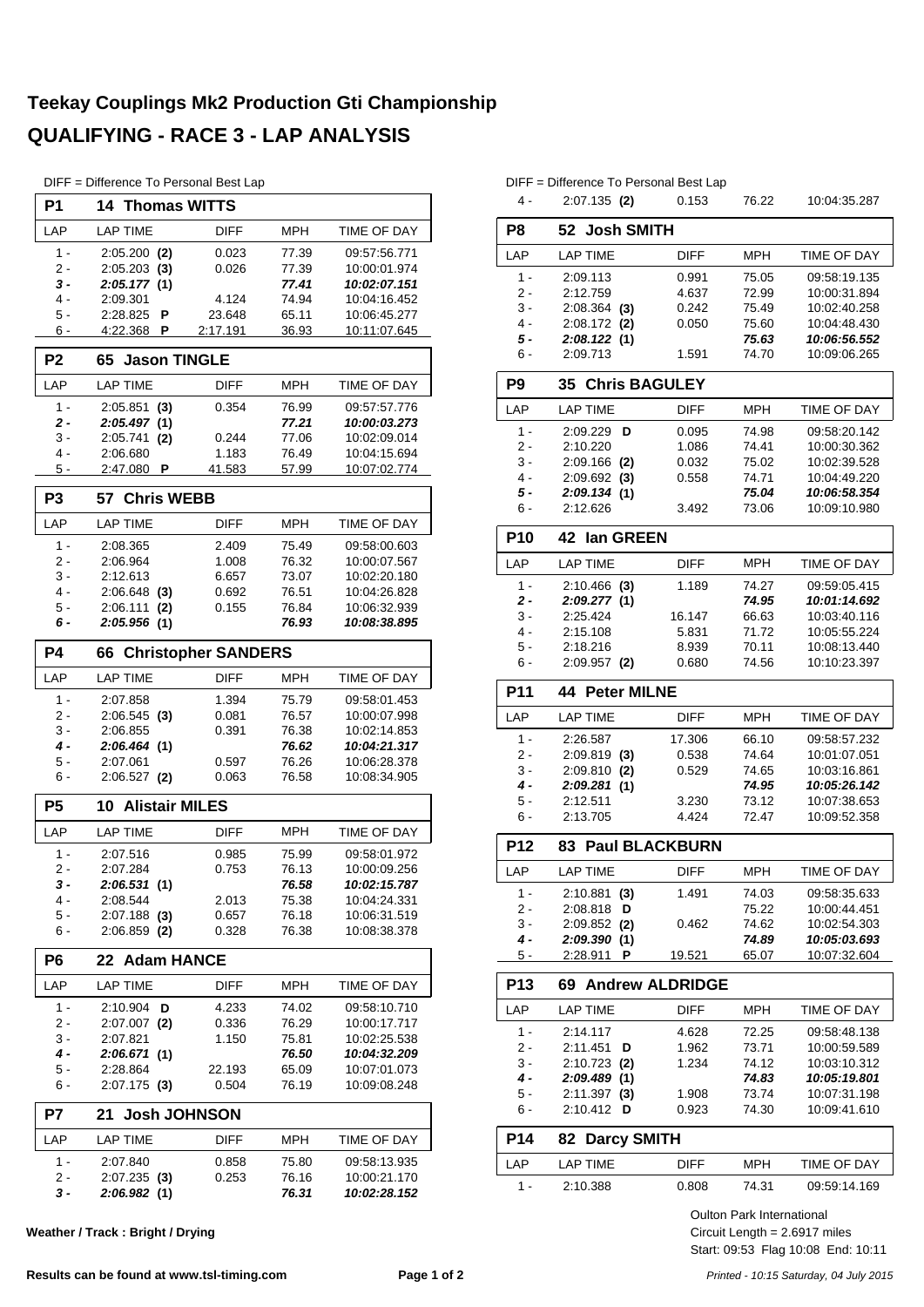# **Teekay Couplings Mk2 Production Gti Championship QUALIFYING - RACE 3 - LAP ANALYSIS**

|                 |                         | DIFF = Difference To Personal Best Lap |                |                              |
|-----------------|-------------------------|----------------------------------------|----------------|------------------------------|
| 2 -             | $2:09.934$ (2)          | 0.354                                  | 74.57          | 10:01:24.103                 |
| 3 -             | 2:09.902<br>D           | 0.322                                  | 74.59          | 10:03:34.005                 |
| 4 -             | $2:10.105$ (3)          | 0.525                                  | 74.48          | 10:05:44.110                 |
| 5 -             | 2:13.218                | 3.638                                  | 72.74          | 10:07:57.328                 |
| 6 -             | 2:09.580(1)             |                                        | 74.78          | 10:10:06.908                 |
| <b>P15</b>      | 28                      | <b>James COLBOURNE</b>                 |                |                              |
| LAP             | <b>LAP TIME</b>         | <b>DIFF</b>                            | <b>MPH</b>     | TIME OF DAY                  |
| $1 -$           | $2:10.492$ (3)          | 0.767                                  | 74.26          | 09:59:01.518                 |
| 2 -             | 2:09.976 (2)            | 0.251                                  | 74.55          | 10:01:11.494                 |
| 3 -             | 2:10.901                | 1.176                                  | 74.02          | 10:03:22.395                 |
| 4 -             | 2:23.147                | 13.422                                 | 67.69          | 10:05:45.542                 |
| 5 -             | 2:23.586<br>D           | 13.861                                 | 67.48          | 10:08:09.128                 |
| 6 -             | 2:09.725(1)             |                                        | 74.69          | 10:10:18.853                 |
| <b>P16</b>      | <b>Tim COX</b><br>26    |                                        |                |                              |
| LAP             | <b>LAP TIME</b>         | DIFF                                   | <b>MPH</b>     | TIME OF DAY                  |
| $1 -$           | 4:19.788                | 2:10.047                               | 37.30          | 10:00:45.574                 |
| $2 -$           | 2:09.741(1)             |                                        | 74.69          | 10:02:55.315                 |
| 3 -             | 2:09.168<br>D           |                                        | 75.02          | 10:05:04.483                 |
| 4 -             | 2:17.711<br>(3)         | 7.970                                  | 70.36          | 10:07:22.194                 |
| 5 -             | $2:10.142$ (2)          | 0.401                                  | 74.46          | 10:09:32.336                 |
| <b>P17</b>      | 55                      | <b>Luke WALES</b>                      |                |                              |
| LAP             | <b>LAP TIME</b>         | <b>DIFF</b>                            | <b>MPH</b>     | TIME OF DAY                  |
| $1 -$           | $2:11.099$ (3)          | 1.134                                  | 73.91          | 09:59:26.000                 |
| $2 -$           | 2:10.978 (2)            | 1.013                                  | 73.98          | 10:01:36.978                 |
| 3 -             | 2:11.153                | 1.188                                  | 73.88          | 10:03:48.131                 |
| 4 -             | 2:09.960<br>D           |                                        | 74.56          | 10:05:58.091                 |
| 5 -             | 2:09.965(1)             |                                        | 74.56          | 10:08:08.056                 |
| 6 -             | 2:12.280                | 2.315                                  | 73.25          | 10:10:20.336                 |
|                 |                         |                                        |                |                              |
| <b>P18</b>      | 11                      | <b>Craig ROBERTS</b>                   |                |                              |
| LAP             | <b>LAP TIME</b>         | DIFF                                   | MPH            | TIME OF DAY                  |
| $1 -$           | 2:13.489                | 3.235                                  | 72.59          | 09:58:33.407                 |
| 2 -             | $2:10.345$ (2)          | 0.091                                  | 74.34          | 10:00:43.752                 |
| 3 -             | $2:10.890$ (3)          | 0.636                                  | 74.03          | 10:02:54.642                 |
| 4 -             | 2:21.002                | 10.748                                 | 68.72          | 10:05:15.644                 |
| 5 -             | 2:16.423                | 6.169                                  | 71.03          | 10:07:32.067                 |
| 6 -             | 2:10.254 (1)            |                                        | 74.39          | 10:09:42.321                 |
| P <sub>19</sub> | 40                      | <b>Simon TOMLINSON</b>                 |                |                              |
| LAP             | <b>LAP TIME</b>         | DIFF                                   | <b>MPH</b>     | TIME OF DAY                  |
| $1 -$           | 2:19.246                | 8.785                                  | 69.59          | 09:58:40.185                 |
| 2 -             | 2:15.199                | 4.738                                  | 71.67          | 10:00:55.384                 |
| 3 -             | $2:12.736$ (3)          | 2.275                                  | 73.00          | 10:03:08.120                 |
| 4 -             | $2:11.016$ (2)          | 0.555                                  | 73.96          | 10:05:19.136                 |
| 5 -             | 2:15.441                | 4.980                                  | 71.54          | 10:07:34.577                 |
| 6 -             | 2:10.461(1)             |                                        | 74.27          | 10:09:45.038                 |
| <b>P20</b>      | 17                      | <b>Matthew PETTS</b>                   |                |                              |
| LAP             | LAP TIME                | DIFF                                   | MPH            | TIME OF DAY                  |
| $1 -$           | 2:13.994                | 2.864                                  | 72.31          | 09:59:12.393                 |
| 2 -             | 2:11.130(1)             |                                        | 73.89          | 10:01:23.523                 |
| 3 -             | 2:13.570                | 2.440                                  | 72.54          | 10:03:37.093                 |
| 4 -             | 2:11.588 (2)            | 0.458                                  | 73.64          | 10:05:48.681                 |
| 5 -<br>6 -      | 2:21.648<br>2:11.657(3) | 10.518<br>0.527                        | 68.41<br>73.60 | 10:08:10.329<br>10:10:21.986 |

**Weather / Track : Bright / Drying**

DIFF = Difference To Personal Best Lap

| <b>P21</b>      | <b>Roy FOTHERGILL</b><br>73 |             |            |                    |  |  |  |
|-----------------|-----------------------------|-------------|------------|--------------------|--|--|--|
| LAP             | <b>LAP TIME</b>             | <b>DIFF</b> | <b>MPH</b> | <b>TIME OF DAY</b> |  |  |  |
| $1 -$           | 2:12.695                    | 1.071       | 73.02      | 09:58:48.866       |  |  |  |
| $2 -$           | 2:12.270                    | 0.646       | 73.26      | 10:01:01.136       |  |  |  |
| $3 -$           | $2:11.629$ (2)              | 0.005       | 73.61      | 10:03:12.765       |  |  |  |
| $4 -$           | 2:11.624(1)                 |             | 73.62      | 10:05:24.389       |  |  |  |
| 5 -             | 2:13.900                    | 2.276       | 72.37      | 10:07:38.289       |  |  |  |
| $6 -$           | $2:11.763$ (3)              | 0.139       | 73.54      | 10:09:50.052       |  |  |  |
| <b>P22</b>      | 50 Paul COWLAND             |             |            |                    |  |  |  |
| LAP             | <b>LAP TIME</b>             | <b>DIFF</b> | <b>MPH</b> | TIME OF DAY        |  |  |  |
| $1 -$           | 2:16.615                    | 3.897       | 70.93      | 09:58:43.866       |  |  |  |
| $2 -$           | 2:15.451                    | 2.733       | 71.54      | 10:00:59.317       |  |  |  |
| $3 -$           | $2:13.734$ (3)              | 1.016       | 72.46      | 10:03:13.051       |  |  |  |
| $4 -$           | 2:12.718 (1)                |             | 73.01      | 10:05:25.769       |  |  |  |
| 5 -             | 2:15.303                    | 2.585       | 71.62      | 10:07:41.072       |  |  |  |
| $6 -$           | $2:13.373$ (2)              | 0.655       | 72.65      | 10:09:54.445       |  |  |  |
| P <sub>23</sub> | <b>34 Alistair LINDSAY</b>  |             |            |                    |  |  |  |
| LAP             | <b>LAP TIME</b>             | <b>DIFF</b> | <b>MPH</b> | <b>TIME OF DAY</b> |  |  |  |
| 1 -             | 2:13.904<br>D               | 0.753       | 72.36      | 09:58:17.612       |  |  |  |
| $2 -$           | 2:15.575<br>D               | 2.424       | 71.47      | 10:00:33.187       |  |  |  |
| $3 -$           | $2:14.098$ (2)              | 0.947       | 72.26      | 10:02:47.285       |  |  |  |
| 4 -             | 2:13.151(1)                 |             | 72.77      | 10:05:00.436       |  |  |  |
| 5 -             | 2:34.734 P                  | 21.583      | 62.62      | 10:07:35.170       |  |  |  |
| P <sub>24</sub> | 25 Wesley CHATTERTON        |             |            |                    |  |  |  |
| LAP             | <b>LAP TIME</b>             | <b>DIFF</b> | <b>MPH</b> | TIME OF DAY        |  |  |  |
| $1 -$           | 4:29.598                    | 2:15.922    | 35.94      | 10:01:09.270       |  |  |  |
| $2 -$           | 2:13.676 (1)                |             | 72.49      | 10:03:22.946       |  |  |  |
| $3 -$           | $2:15.359$ (3)              | 1.683       | 71.59      | 10:05:38.305       |  |  |  |
| $4 -$           | $2:15.028$ (2)              | 1.352       | 71.76      | 10:07:53.333       |  |  |  |
| $5 -$           | 2:52.221                    | 38.545      | 56.26      | 10:10:45.554       |  |  |  |
| P <sub>25</sub> | <b>Mark ROBINSON</b><br>16  |             |            |                    |  |  |  |
| LAP             | <b>LAP TIME</b>             | <b>DIFF</b> | <b>MPH</b> | <b>TIME OF DAY</b> |  |  |  |
| $1 -$           | 2:19.620                    | 1.565       | 69.40      | 09:58:44.117       |  |  |  |
| $2 -$           | $2:18.436$ (2)              | 0.381       | 69.99      | 10:01:02.553       |  |  |  |
| $3 -$           | 2:18.055(1)                 |             | 70.19      | 10:03:20.608       |  |  |  |
| $4 -$           | 2:20.043                    | 1.988       | 69.19      | 10:05:40.651       |  |  |  |
| 5 -             | 2:34.826                    | 16.771      | 62.58      | 10:08:15.477       |  |  |  |
| $6 -$           | $2:18.723$ (3)              | 0.668       | 69.85      | 10:10:34.200       |  |  |  |
|                 |                             |             |            |                    |  |  |  |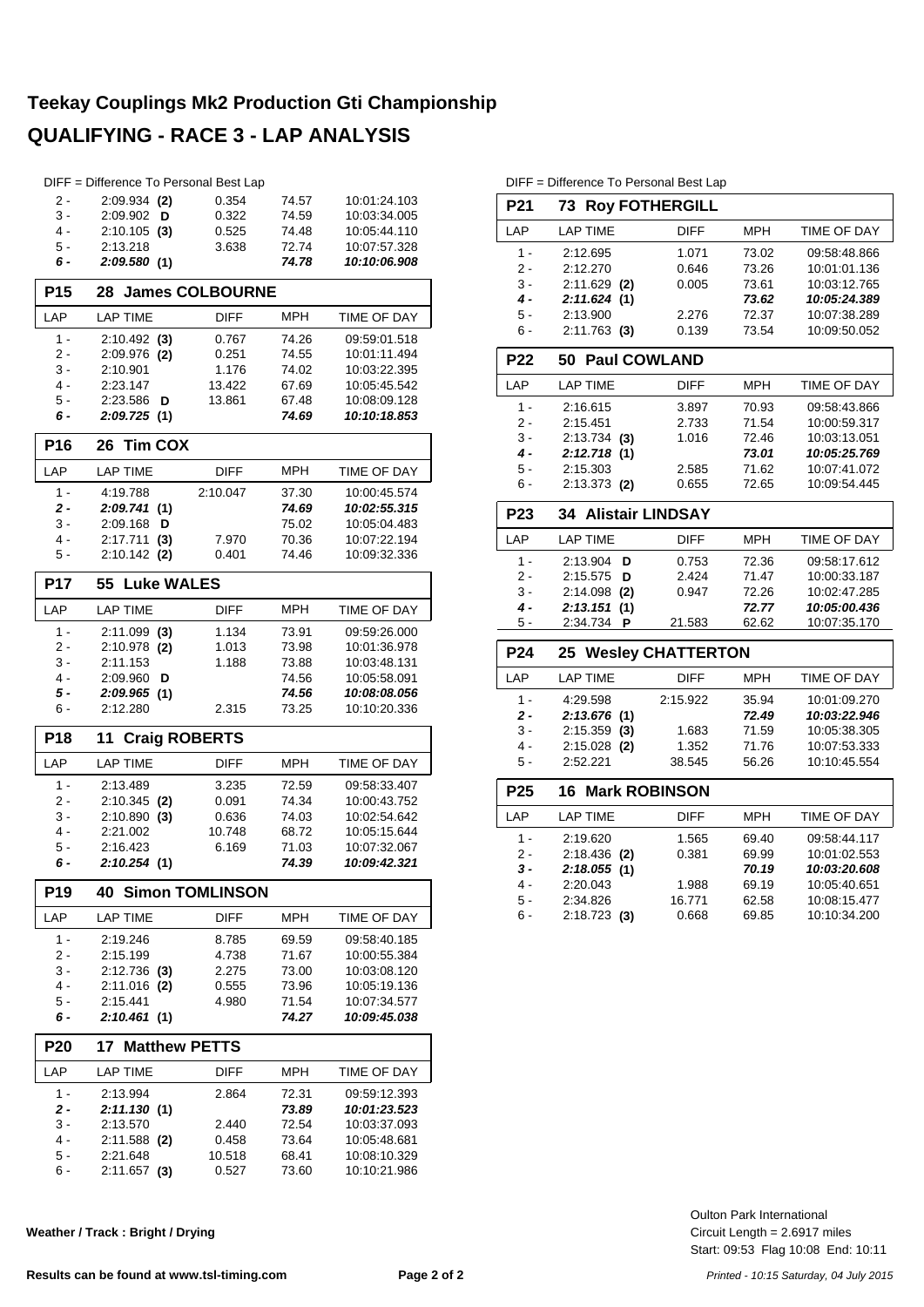#### **Teekay Couplings Mk2 Production Gti Championship RACE 3 - GRID (15 minutes)**



Circuit Length = 2.6917 miles

**These results are provisional until the conclusion of any judicial and technical matters.**

Clerk Of Course : Timekeeper :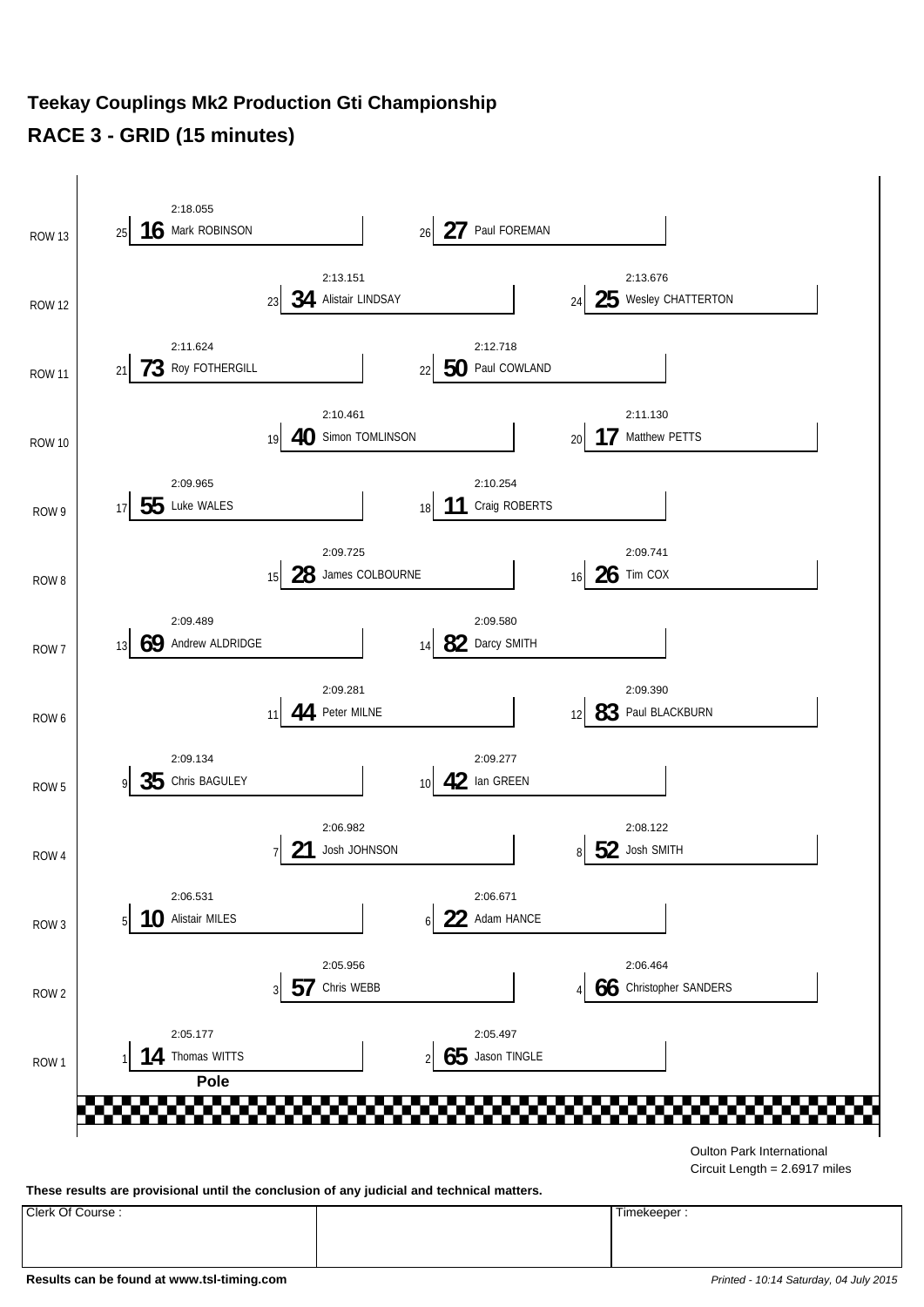#### **Teekay Couplings Mk2 Production Gti Championship RACE 3 - CLASSIFICATION**

| POS          | <b>NO</b> | <b>CL</b> | <b>PIC NAME</b>        | <b>ENTRY</b>          | <b>LAPS</b>    | <b>TIME</b>        | GAP      | <b>DIFF</b> | <b>MPH</b> | <b>BEST</b> | ON             |
|--------------|-----------|-----------|------------------------|-----------------------|----------------|--------------------|----------|-------------|------------|-------------|----------------|
| $\mathcal I$ | 14        | Α         | 1 Thomas WITTS         | VW Golf GTi           | 7              | 14:53.622          |          |             | 75.90      | 2:05.885    | 3              |
| 2            | 57        | Α         | 2 Chris WEBB           | VW Golf GTi           | $\overline{7}$ | 14:56.647          | 3.025    | 3.025       | 75.65      | 2:05.631    | 3              |
| 3            | 66        | Α         | 3 Christopher SANDERS  | VW Golf GTi           | 7              | 14:56.937          | 3.315    | 0.290       | 75.62      | 2:05.997    | 3              |
| 4            | 65        | Α         | 4 Jason TINGLE         | VW Golf GTi           | 7              | 14:58.986          | 5.364    | 2.049       | 75.45      | 2:06.340    | 3              |
| 5            | 22        | Α         | 5 Adam HANCE           | VW Golf GTi           | 7              | 15:04.959          | 11.337   | 5.973       | 74.95      | 2:07.211    | $\overline{2}$ |
| 6            | 10        | Α         | 6 Alistair MILES       | VW Golf GTi           | $\overline{7}$ | 15:09.117          | 15.495   | 4.158       | 74.61      | 2:07.806    | $\overline{7}$ |
| 7            | 35        | Α         | 7 Chris BAGULEY        | VW Golf GTi           | 7              | 15:13.819          | 20.197   | 4.702       | 74.23      | 2:08.295    | $\overline{2}$ |
| 8            | 21        | Α         | 8 Josh JOHNSON         | VW Golf GTi           | 7              | 15:18.561          | 24.939   | 4.742       | 73.84      | 2:07.175    | $\overline{2}$ |
| 9            | 44        | Α         | 9 Peter MILNE          | VW Golf GTi           | $\overline{7}$ | 15:19.651          | 26.029   | 1.090       | 73.75      | 2:08.685    | 3              |
| 10           | 42        | Α         | 10 Ian GREEN           | VW Golf GTi           | 7              | 15:19.977          | 26.355   | 0.326       | 73.73      | 2:08.780    | 3              |
| 11           | 83        | Α         | 11 Paul BLACKBURN      | VW Golf GTi           | $\overline{7}$ | 15:20.251          | 26.629   | 0.274       | 73.71      | 2:08.433    | 3              |
| 12           | 82        | Α         | 12 Darcy SMITH         | VW Golf GTi           | 7              | 15:24.434          | 30.812   | 4.183       | 73.37      | 2:09.697    | $\overline{2}$ |
| 13           | 11        | Β         | 1 Craig ROBERTS        | VW Golf GTi           | 7              | 15:29.607          | 35.985   | 5.173       | 72.96      | 2:09.348    | $\overline{2}$ |
| 14           | 26        | Α         | 13 Tim COX             | VW Golf GTi           | 7              | 15:31.614          | 37.992   | 2.007       | 72.81      | 2:09.810    | $\overline{2}$ |
| 15           | 17        | B         | 2 Matthew PETTS        | VW Golf GTi           | 7              | 15:44.750          | 51.128   | 13.136      | 71.79      | 2:12.385    | $\overline{7}$ |
| 16           | 34        | Α         | 14 Alistair LINDSAY    | VW Golf GTi           | 7              | 15:45.886          | 52.264   | 1.136       | 71.71      | 2:11.482    | $\overline{7}$ |
| 17           | 55        | B         | 3 Luke WALES           | <b>VW Golf GTI</b>    | 7              | 15:46.384          | 52.762   | 0.498       | 71.67      | 2:10.076    | 6              |
| 18           | 27        | Α         | 15 Paul FOREMAN        | VW Golf GTi           | 7              | 15:49.364          | 55.742   | 2.980       | 71.45      | 2:11.826    | $\overline{7}$ |
| 19           | 73        | B         | 4 Roy FOTHERGILL       | VW Golf GTi           | 7              | 15:52.816          | 59.194   | 3.452       | 71.19      | 2:12.264    | 6              |
| 20           | 25        | Β         | 5 Wesley CHATTERTON    | VW Golf GTi           | $\overline{7}$ | 15:54.293          | 1:00.671 | 1.477       | 71.08      | 2:12.137    | 6              |
| 21           | 50        | B         | 6 Paul COWLAND         | VW Golf GTi           | $\overline{7}$ | 16:00.362 1:06.740 |          | 6.069       | 70.63      | 2:13.685    | 2              |
| 22           | 16        | B         | 7 Mark ROBINSON        | VW Golf GTi           | 7              | 16:18.258 1:24.636 |          | 17.896      | 69.34      | 2:15.136    | $\overline{2}$ |
| 23           | 28        | Α         | 16 James COLBOURNE     | VW Golf GTi           | 6              | 16:38.004          | 1 Lap    | 1 Lap       | 58.25      | 2:11.899    | 5              |
|              |           |           |                        | <b>NOT CLASSIFIED</b> |                |                    |          |             |            |             |                |
| <b>DNF</b>   | 69        | B         | <b>Andrew ALDRIDGE</b> | VW Golf GTi           | 6              | 13:14.058          | 1 Lap    |             | 73.22      | 2:09.748    | $\overline{2}$ |
| <b>DNF</b>   | 52        | Α         | <b>Josh SMITH</b>      | VW Golf GTi           | 3              | 6:53.582           | 4 Laps   | 3 Laps      | 70.29      | 2:08.369    | $\overline{2}$ |
| <b>DNF</b>   | 40        | Α         | Simon TOMLINSON        | VW Golf GTi           | 2              | 4:36.671           | 5 Laps   | 1 Lap       | 70.04      | 2:12.110    | $\overline{2}$ |
|              |           |           |                        | <b>FASTEST LAP</b>    |                |                    |          |             |            |             |                |
|              | 57        | Α         | <b>Chris WEBB</b>      | VW Golf GTi           | 3              | 2:05.631           |          | 77.13 mph   |            | 124.13 kph  |                |
|              | 11        | Β         | Craig ROBERTS          | VW Golf GTi           | $\mathbf{2}$   | 2:09.348           |          | 74.91 mph   |            | 120.56 kph  |                |
|              |           |           |                        |                       |                |                    |          |             |            |             |                |

**Weather / Track : Cloudy / Dry**

These results are provisional until the conclusion of any judicial and technical matters. Start: 13:57 Flag 14:12 End: 14:14

Clerk Of Course : Timekeeper :

Circuit Length = 2.6917 miles Oulton Park International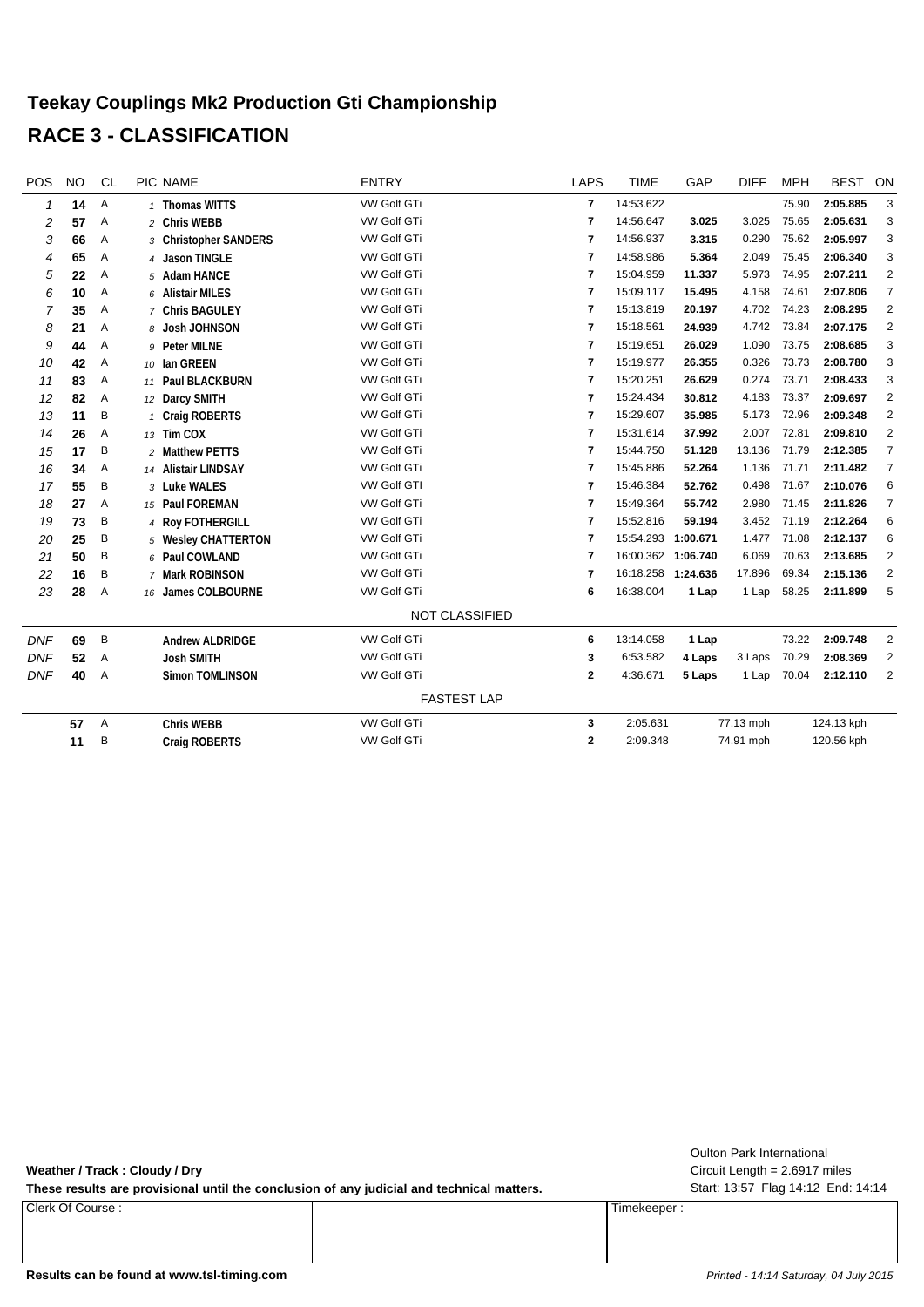# **Teekay Couplings Mk2 Production Gti Championship RACE 3 - LAP CHART**

| LAP <sub>1</sub> |               | @ 13:59:45.082  | LAP <sub>2</sub> |               | @14:01:51.025   | LAP <sub>3</sub> |               | @ 14:03:56.910  | LAP <sub>4</sub> |               | @14:06:03.737   | LAP <sub>5</sub> |               | @14:08:10.643   |
|------------------|---------------|-----------------|------------------|---------------|-----------------|------------------|---------------|-----------------|------------------|---------------|-----------------|------------------|---------------|-----------------|
| NO.              | <b>BEHIND</b> | <b>LAP TIME</b> | NO.              | <b>BEHIND</b> | <b>LAP TIME</b> | NO.              | <b>BEHIND</b> | <b>LAP TIME</b> | NO.              | <b>BEHIND</b> | <b>LAP TIME</b> | NO.              | <b>BEHIND</b> | <b>LAP TIME</b> |
| 14               |               | 2:12.569        | 14               |               | 2:05.943        | 14               |               | 2:05.885        | 14               |               | 2:06.827        | 14               |               | 2:06.906        |
| 65               | 1.497         | 2:14.066        | 65               | 1.991         | 2:06.437        | 65               | 2.446         | 2:06.340        | 65               | 2.787         | 2:07.168        | 65               | 2.994         | 2:07.113        |
| 66               | 1.792         | 2:14.361        | 57               | 3.123         | 2:07.195        | 57               | 2.869         | 2:05.631        | 57               | 3.078         | 2:07.036        | 57               | 3.461         | 2:07.289        |
| 57               | 1.871         | 2:14.440        | 66               | 3.399         | 2:07.550        | 66               | 3.511         | 2:05.997        | 66               | 3.960         | 2:07.276        | 66               | 4.327         | 2:07.273        |
| 21               | 3.073         | 2:15.642        | 21               | 4.305         | 2:07.175        | 21               | 6.287         | 2:07.867        | 22               | 9.075         | 2:09.208        | 22               | 10.042        | 2:07.873        |
| 22               | 3.663         | 2:16.232        | 22               | 4.931         | 2:07.211        | 22               | 6.694         | 2:07.648        | 35               | 12.399        | 2:09.418        | 10               | 15.200        | 2:08.741        |
| 52               | 3.839         | 2:16.408        | 52               | 6.265         | 2:08.369        | 35               | 9.808         | 2:08.522        | 10               | 13.365        | 2:10.105        | 35               | 16.001        | 2:10.508        |
| 35               | 4.819         | 2:17.388        | 35               | 7.171         | 2:08.295        | 10               | 10.087        | 2:08.544        | 21               | 14.087        | 2:14.627        | 21               | 19.161        | 2:11.980        |
| 10               | 5.153         | 2:17.722        | 10               | 7.428         | 2:08.218        | 44               | 12.218        | 2:08.685        | 44               | 15.473        | 2:10.082        | 44               | 19.735        | 2:11.168        |
| 83               | 6.081         | 2:18.650        | 44               | 9.418         | 2:08.736        | 83               | 12.323        | 2:08.433        | 83               | 15.630        | 2:10.134        | 83               | 19.882        | 2:11.158        |
| 44               | 6.625         | 2:19.194        | 83               | 9.775         | 2:09.637        | 42               | 13.410        | 2:08.780        | 42               | 16.747        | 2:10.164        | 42               | 20.543        | 2:10.702        |
| 42               | 7.361         | 2:19.930        | 42               | 10.515        | 2:09.097        | 82               | 17.191        | 2:10.588        | 82               | 21.843        | 2:11.479        | 82               | 25.168        | 2:10.231        |
| 82               | 8.734         | 2:21.303        | 82               | 12.488        | 2:09.697        | 11               | 17.388        | 2:10.531        | 69               | 22.637        | 2:11.920        | 69               | 25.776        | 2:10.045        |
| 11               | 9.337         | 2:21.906        | 11               | 12.742        | 2:09.348        | 69               | 17.544        | 2:10.079        | 11               | 22.776        | 2:12.215        | 26               | 28.554        | 2:12.593        |
| 69               | 9.545         | 2:22.114        | 69               | 13.350        | 2:09.748        | 26               | 18.252        | 2:09.883        | 26               | 22.867        | 2:11.442        | 11               | 29.000        | 2:13.130        |
| 26               | 10.387        | 2:22.956        | 26               | 14.254        | 2:09.810        | 17               | 25.815        | 2:12.797        | 17               | 34.669        | 2:15.681        | 17               | 41.186        | 2:13.423        |
| 73               | 11.254        | 2:23.823        | 40               | 18.159        | 2:12.110        | 34               | 27.683        | 2:13.571        | 34               | 37.415        | 2:16.559        | 34               | 44.591        | 2:14.082        |
| 17               | 11.518        | 2:24.087        | 73               | 18.704        | 2:13.393        | 52               | 29.185        | 2:28.805 P      | 27               | 37.960        | 2:14.331        | 55               | 47.089        | 2:12.727        |
| 40               | 11.992        | 2:24.561        | 17               | 18.903        | 2:13.328        | 27               | 30.456        | 2:15.953        | 55               | 41.268        | 2:13.480        | 27               | 47.364        | 2:16.310        |
| 34               | 13.354        | 2:25.923        | 34               | 19.997        | 2:12.586        | 73               | 33.264        | 2:20.445        | 73               | 43.385        | 2:16.948        | 73               | 50.111        | 2:13.632        |
| 27               | 14.110        | 2:26.679        | 27               | 20.388        | 2:12.221        | 55               | 34.615        | 2:19.529        | 25               | 43.862        | 2:15.575        | 25               | 51.530        | 2:14.574        |
| 28               | 15.077        | 2:27.646        | 55               | 20.971        | 2:10.584        | 25               | 35.114        | 2:17.033        | 50               | 44.758        | 2:16.442        | 50               | 53.657        | 2:15.805        |
| 50               | 15.709        | 2:28.278        | 50               | 23.451        | 2:13.685        | 50               | 35.143        | 2:17.577        | 16               | 52.724        | 2:20.897        | 16               | 1:03.523      | 2:17.705        |
| 55               | 16.330        | 2:28.899        | 25               | 23.966        | 2:13.044        | 16               | 38.654        | 2:17.608        | 28               | 1 Lap         | 4:55.390        | 28               | 1 Lap         | 2:12.630        |
| 25               | 16.865        | 2:29.434        | 16               | 26.931        | 2:15.136        |                  |               |                 |                  |               |                 |                  |               |                 |
| 16               | 17.738        | 2:30.307        | 28               | 46.901        | $2:37.767$ P    |                  |               |                 |                  |               |                 |                  |               |                 |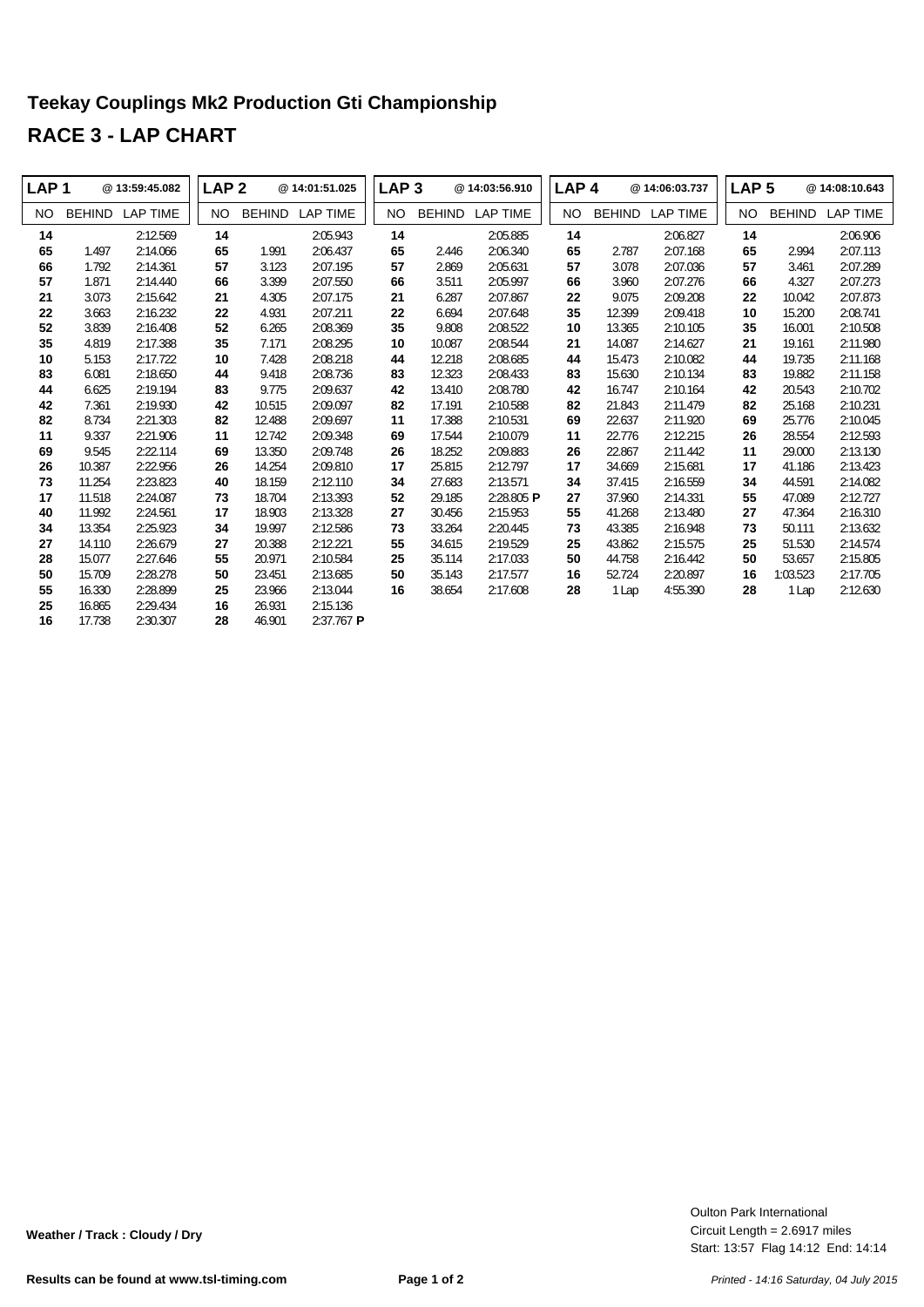# **Teekay Couplings Mk2 Production Gti Championship RACE 3 - LAP CHART**

| ∣LAP 6 |               | @14:10:17.636   | LAP <sub>7</sub> |               | @14:12:26.135   |
|--------|---------------|-----------------|------------------|---------------|-----------------|
| NO     | <b>BEHIND</b> | <b>LAP TIME</b> | NO               | <b>BEHIND</b> | <b>LAP TIME</b> |
| 14     |               | 2:06.993        | 14               |               | 2:08.499        |
| 57     | 4.306         | 2:07.838        | 57               | 3.025         | 2:07.218        |
| 66     | 5.135         | 2:07.801        | 66               | 3.315         | 2:06.679        |
| 65     | 6.534         | 2:10.533        | 65               | 5.364         | 2:07.329        |
| 22     | 11.238        | 2:08.189        | 22               | 11.337        | 2:08.598        |
| 10     | 16.188        | 2:07.981        | 10               | 15.495        | 2:07.806        |
| 35     | 18.496        | 2:09.488        | 35               | 20.197        | 2:10.200        |
| 21     | 23.313        | 2:11.145        | 21               | 24.939        | 2:10.125        |
| 44     | 24.307        | 2:11.565        | 44               | 26.029        | 2:10.221        |
| 83     | 24.434        | 2:11.545        | 42               | 26.355        | 2:09.881        |
| 42     | 24 973        | 2:11423         | 83               | 26.629        | 2:10.694        |
| 82     | 28.255        | 2:10.080        | 82               | 30.812        | 2:11.056        |
| 69     | 28.935        | 2:10.152        | 11               | 35.985        | 2:11.334        |
| 26     | 33.035        | 2:11.474        | 26               | 37.992        | 2:13.456        |
| 11     | 33.150        | 2:11.143        | 17               | 51.128        | 2:12.385        |
| 17     | 47 242        | 2:13.049        | 34               | 52.264        | 2:11.482        |
| 34     | 49.281        | 2:11.683        | 55               | 52.762        | 2:11.089        |
| 55     | 50.172        | 2:10.076        | 27               | 55742         | 2:11.826        |
| 27     | 52.415        | 2:12.044        | 73               | 59.194        | 2:12.311        |
| 73     | 55.382        | 2:12.264        | 25               | 1:00.671      | 2:12.496        |
| 25     | 56.674        | 2:12.137        | 50               | 1:06.740      | 2:14.115        |
| 50     | 1:01.124      | 2:14.460        | 16               | 1:24.636      | 2:18.435        |
| 16     | 1:14.700      | 2:18.170        | 28               | 1 Lap         | 2:12.672        |
| 28     | 1 Lap         | 2:11.899        |                  |               |                 |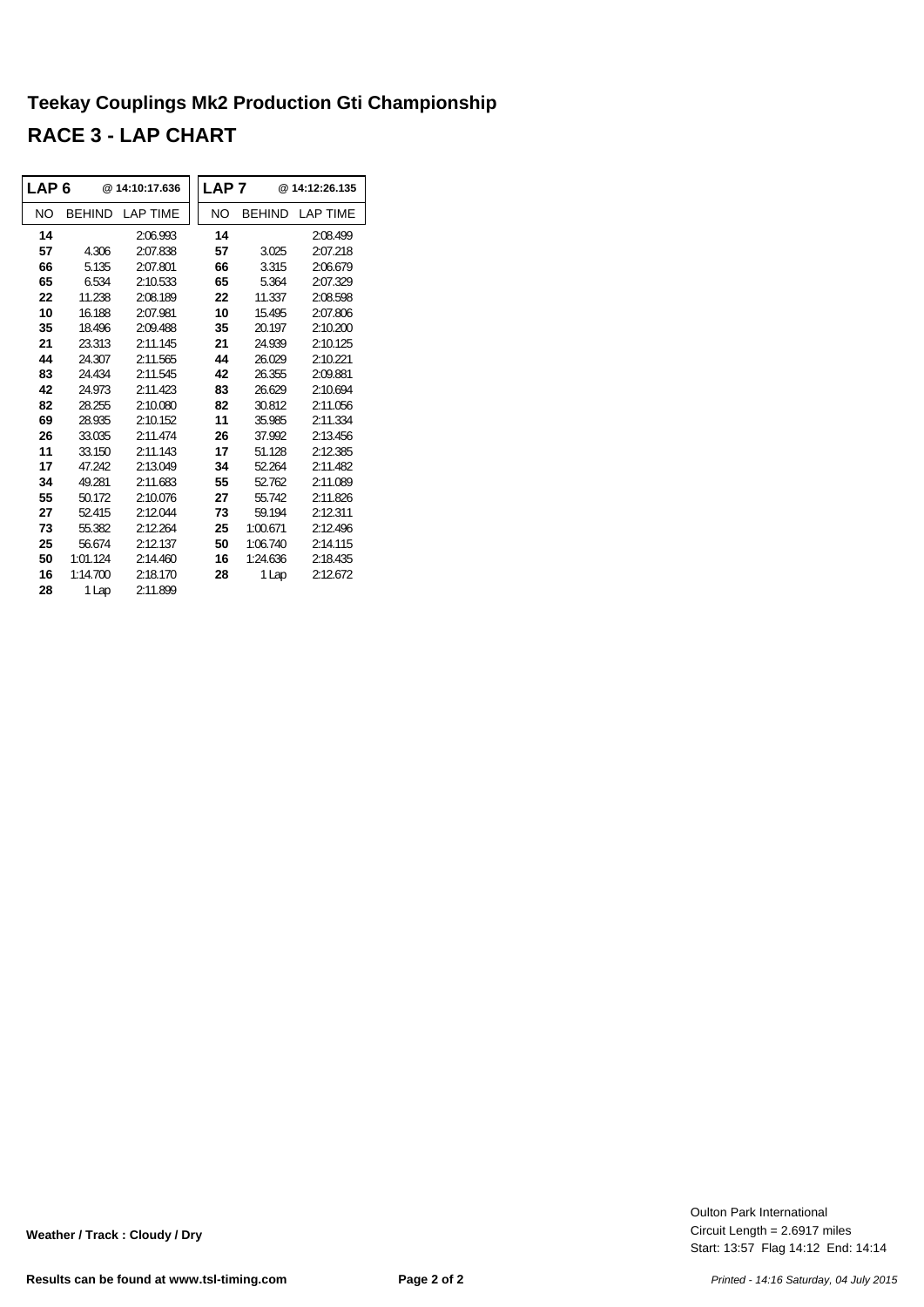# **Teekay Couplings Mk2 Production Gti Championship RACE 3 - LAP ANALYSIS**

| DIFF = Difference To Personal Best Lap |  |  |  |  |  |  |
|----------------------------------------|--|--|--|--|--|--|
|----------------------------------------|--|--|--|--|--|--|

| P <sub>1</sub> | <b>14 Thomas WITTS</b>      |                            |                |                              |
|----------------|-----------------------------|----------------------------|----------------|------------------------------|
| LAP            | <b>LAP TIME</b>             | DIFF                       | <b>MPH</b>     | TIME OF DAY                  |
| 1 -            | 2:12.569                    | 6.684                      | 73.09          | 13:59:45.082                 |
| $2 -$          | 2:05.943<br>(2)             | 0.058                      | 76.94          | 14:01:51.025                 |
| 3 -            | 2:05.885<br>(1)             |                            | 76.97          | 14:03:56.910                 |
| 4 -            | $2:06.827$ (3)              | 0.942                      | 76.40          | 14:06:03.737                 |
| 5 -            | 2:06.906                    | 1.021                      | 76.35          | 14:08:10.643                 |
| 6 -<br>$7 -$   | 2:06.993<br>2:08.499        | 1.108<br>2.614             | 76.30<br>75.41 | 14:10:17.636<br>14:12:26.135 |
|                |                             |                            |                |                              |
| P <sub>2</sub> | <b>Chris WEBB</b><br>57     |                            |                |                              |
| LAP            | <b>LAP TIME</b>             | <b>DIFF</b>                | <b>MPH</b>     | TIME OF DAY                  |
| $1 -$          | 2:14.440                    | 8.809                      | 72.07          | 13:59:46.953                 |
| 2 -<br>3 -     | $2:07.195$ (3)<br>(1)       | 1.564                      | 76.18<br>77.13 | 14:01:54.148<br>14:03:59.779 |
| 4 -            | 2:05.631<br>2:07.036<br>(2) | 1.405                      | 76.28          | 14:06:06.815                 |
| 5 -            | 2:07.289                    | 1.658                      | 76.12          | 14:08:14.104                 |
| 6 -            | 2:07.838                    | 2.207                      | 75.80          | 14:10:21.942                 |
| 7 -            | 2:07.218                    | 1.587                      | 76.17          | 14:12:29.160                 |
| P <sub>3</sub> | 66                          | <b>Christopher SANDERS</b> |                |                              |
| LAP            | <b>LAP TIME</b>             | <b>DIFF</b>                | <b>MPH</b>     | TIME OF DAY                  |
| $1 -$          | 2:14.361                    | 8.364                      | 72.12          | 13:59:46.874                 |
| 2 -            | 2:07.550                    | 1.553                      | 75.97          | 14:01:54.424                 |
| 3 -<br>4 -     | 2:05.997 (1)<br>2:07.276    |                            | 76.90          | 14:04:00.421                 |
| 5 -            | $2:07.273$ (3)              | 1.279<br>1.276             | 76.13<br>76.13 | 14:06:07.697<br>14:08:14.970 |
| 6 -            | 2:07.801                    | 1.804                      | 75.82          | 14:10:22.771                 |
| 7 -            | $2:06.679$ (2)              | 0.682                      | 76.49          | 14:12:29.450                 |
|                |                             |                            |                |                              |
| <b>P4</b>      | <b>Jason TINGLE</b><br>65   |                            |                |                              |
| LAP            | <b>LAP TIME</b>             | DIFF                       | <b>MPH</b>     | TIME OF DAY                  |
| $1 -$          | 2:14.066                    | 7.726                      | 72.28          | 13:59:46.579                 |
| 2 -            | $2:06.437$ (2)              | 0.097                      | 76.64          | 14:01:53.016                 |
| 3 -            | 2:06.340(1)                 |                            | 76.70          | 14:03:59.356                 |
| 4 -            | 2:07.168                    | 0.828                      | 76.20          | 14:06:06.524                 |
| 5 -            | $2:07.113$ (3)              | 0.773                      | 76.23          | 14:08:13.637                 |
| 6 -            | 2:10.533                    | 4.193                      | 74.23          | 14:10:24.170                 |
| 7 -            | 2:07.329                    | 0.989                      | 76.10          | 14:12:31.499                 |
| P <sub>5</sub> | 22 Adam HANCE               |                            |                |                              |
| LAP            | <b>LAP TIME</b>             | DIFF                       | MPH            | TIME OF DAY                  |
| $1 -$          | 2:16.232                    | 9.021                      | 71.13          | 13:59:48.745                 |
| $2 -$          | 2:07.211(1)                 |                            | 76.17          | 14:01:55.956                 |
| $3 -$          | $2:07.648$ (2)              | 0.437                      | 75.91          | 14:04:03.604                 |
| 4 -<br>5 -     | 2:09.208                    | 1.997<br>0.662             | 74.99<br>75.78 | 14:06:12.812<br>14:08:20.685 |
| 6 -            | $2:07.873$ (3)<br>2:08.189  | 0.978                      | 75.59          | 14:10:28.874                 |
| 7 -            | 2:08.598                    | 1.387                      | 75.35          | 14:12:37.472                 |
| P <sub>6</sub> | <b>Alistair MILES</b><br>10 |                            |                |                              |
| LAP            | <b>LAP TIME</b>             | DIFF                       | MPH            | TIME OF DAY                  |
| $1 -$          | 2:17.722                    | 9.916                      | 70.36          | 13:59:50.235                 |
| 2 -            | 2:08.218 (3)                | 0.412                      | 75.57          | 14:01:58.453                 |
| 3 -            | 2:08.544                    | 0.738                      | 75.38          | 14:04:06.997                 |
| 4 -            | 2:10.105                    | 2.299                      | 74.48          | 14:06:17.102                 |
| $5 -$<br>6 -   | 2:08.741<br>2:07.981<br>(2) | 0.935<br>0.175             | 75.27<br>75.71 | 14:08:25.843<br>14:10:33.824 |

**Weather / Track : Cloudy / Dry**

DIFF = Difference To Personal Best Lap

|                                         | <b>35 Chris BAGULEY</b>     |                       |                |                                    |  |  |  |
|-----------------------------------------|-----------------------------|-----------------------|----------------|------------------------------------|--|--|--|
| LAP                                     | <b>LAP TIME</b>             | <b>DIFF</b>           | <b>MPH</b>     | TIME OF DAY                        |  |  |  |
| 1 -                                     | 2:17.388                    | 9.093                 | 70.53          | 13:59:49.901                       |  |  |  |
| 2 -                                     | 2:08.295(1)                 |                       | 75.53          | 14:01:58.196                       |  |  |  |
| 3 -                                     | 2:08.522<br>(2)             | 0.227                 | 75.39          | 14:04:06.718                       |  |  |  |
| 4 -                                     | 2:09.418<br>(3)             | 1.123                 | 74.87          | 14:06:16.136                       |  |  |  |
| 5 -<br>6 -                              | 2:10.508<br>2:09.488        | 2.213<br>1.193        | 74.25<br>74.83 | 14:08:26.644<br>14:10:36.132       |  |  |  |
| 7 -                                     | 2:10.200                    | 1.905                 | 74.42          | 14:12:46.332                       |  |  |  |
| P8                                      | <b>Josh JOHNSON</b><br>21   |                       |                |                                    |  |  |  |
|                                         | <b>LAP TIME</b>             |                       | <b>MPH</b>     |                                    |  |  |  |
| LAP                                     |                             | <b>DIFF</b>           |                | <b>TIME OF DAY</b>                 |  |  |  |
| $1 -$                                   | 2:15.642                    | 8.467                 | 71.44          | 13:59:48.155                       |  |  |  |
| 2 -                                     | 2:07.175(1)                 |                       | 76.19          | 14:01:55.330                       |  |  |  |
| 3 -<br>4 -                              | 2:07.867 (2)                | 0.692                 | 75.78<br>71.97 | 14:04:03.197                       |  |  |  |
| 5 -                                     | 2:14.627<br>2:11.980        | 7.452<br>4.805        | 73.42          | 14:06:17.824<br>14:08:29.804       |  |  |  |
| 6 -                                     | 2:11.145                    | 3.970                 | 73.89          | 14:10:40.949                       |  |  |  |
| 7 -                                     | $2:10.125$ (3)              | 2.950                 | 74.46          | 14:12:51.074                       |  |  |  |
| P <sub>9</sub><br><b>44 Peter MILNE</b> |                             |                       |                |                                    |  |  |  |
| LAP                                     | <b>LAP TIME</b>             | <b>DIFF</b>           | <b>MPH</b>     | TIME OF DAY                        |  |  |  |
| $1 -$                                   | 2:19.194                    | 10.509                |                | 13:59:51.707                       |  |  |  |
| 2 -                                     | 2:08.736 (2)                | 0.051                 | 69.61<br>75.27 | 14:02:00.443                       |  |  |  |
| 3 -                                     | 2:08.685(1)                 |                       | 75.30          | 14:04:09.128                       |  |  |  |
| 4 -                                     | 2:10.082<br>(3)             | 1.397                 | 74.49          | 14:06:19.210                       |  |  |  |
| 5 -                                     | 2:11.168                    | 2.483                 | 73.87          | 14:08:30.378                       |  |  |  |
| 6 -                                     | 2:11.565                    | 2.880                 | 73.65          | 14:10:41.943                       |  |  |  |
| $7 -$                                   | 2:10.221                    | 1.536                 | 74.41          | 14:12:52.164                       |  |  |  |
| <b>P10</b>                              | 42<br>lan GREEN             |                       |                |                                    |  |  |  |
| LAP                                     | <b>LAP TIME</b>             | <b>DIFF</b>           | <b>MPH</b>     | TIME OF DAY                        |  |  |  |
| $1 -$                                   | 2:19.930                    | 11.150                | 69.25          | 13:59:52.443                       |  |  |  |
| 2 -                                     | 2:09.097<br>(2)             | 0.317                 | 75.06          | 14:02:01.540                       |  |  |  |
|                                         |                             |                       |                |                                    |  |  |  |
| 3 -                                     | 2:08.780(1)                 |                       | 75.24          |                                    |  |  |  |
| 4 -                                     | 2:10.164                    | 1.384                 | 74.44          | 14:06:20.484                       |  |  |  |
| 5 -                                     | 2:10.702                    | 1.922                 | 74.14          | 14:08:31.186                       |  |  |  |
| 6 -                                     | 2:11.423                    | 2.643                 | 73.73          | 14:10:42.609                       |  |  |  |
| 7 -                                     | 2:09.881<br>(3)             | 1.101                 | 74.60          | 14:12:52.490                       |  |  |  |
| P11                                     | 83                          | <b>Paul BLACKBURN</b> |                |                                    |  |  |  |
| LAP                                     | LAP TIME                    | <b>DIFF</b>           | MPH            | 14:04:10.320<br><b>TIME OF DAY</b> |  |  |  |
| 1 -                                     | 2:18.650                    | 10.217                | 69.89          | 13:59:51.163                       |  |  |  |
| 2 -                                     | 2:09.637 (2)                | 1.204                 | 74.75          | 14:02:00.800                       |  |  |  |
| 3 -<br>4 -                              | 2:08.433(1)                 | 1.701                 | 75.45<br>74.46 | 14:04:09.233<br>14:06:19.367       |  |  |  |
| $5 -$                                   | 2:10.134 (3)<br>2:11.158    | 2.725                 | 73.88          | 14:08:30.525                       |  |  |  |
| 6 -                                     | 2:11.545                    | 3.112                 | 73.66          | 14:10:42.070                       |  |  |  |
| 7 -                                     | 2:10.694                    | 2.261                 | 74.14          | 14:12:52.764                       |  |  |  |
| P12                                     | 82 Darcy SMITH              |                       |                |                                    |  |  |  |
| LAP                                     | <b>LAP TIME</b>             | DIFF                  | <b>MPH</b>     | TIME OF DAY                        |  |  |  |
| 1 -                                     | 2:21.303                    | 11.606                | 68.57          | 13:59:53.816                       |  |  |  |
| 2 -                                     | 2:09.697(1)                 |                       | 74.71          | 14:02:03.513                       |  |  |  |
| 3 -                                     | 2:10.588                    | 0.891                 | 74.20          | 14:04:14.101                       |  |  |  |
| 4 -<br>5 -                              | 2:11.479<br>2:10.231<br>(3) | 1.782<br>0.534        | 73.70<br>74.40 | 14:06:25.580<br>14:08:35.811       |  |  |  |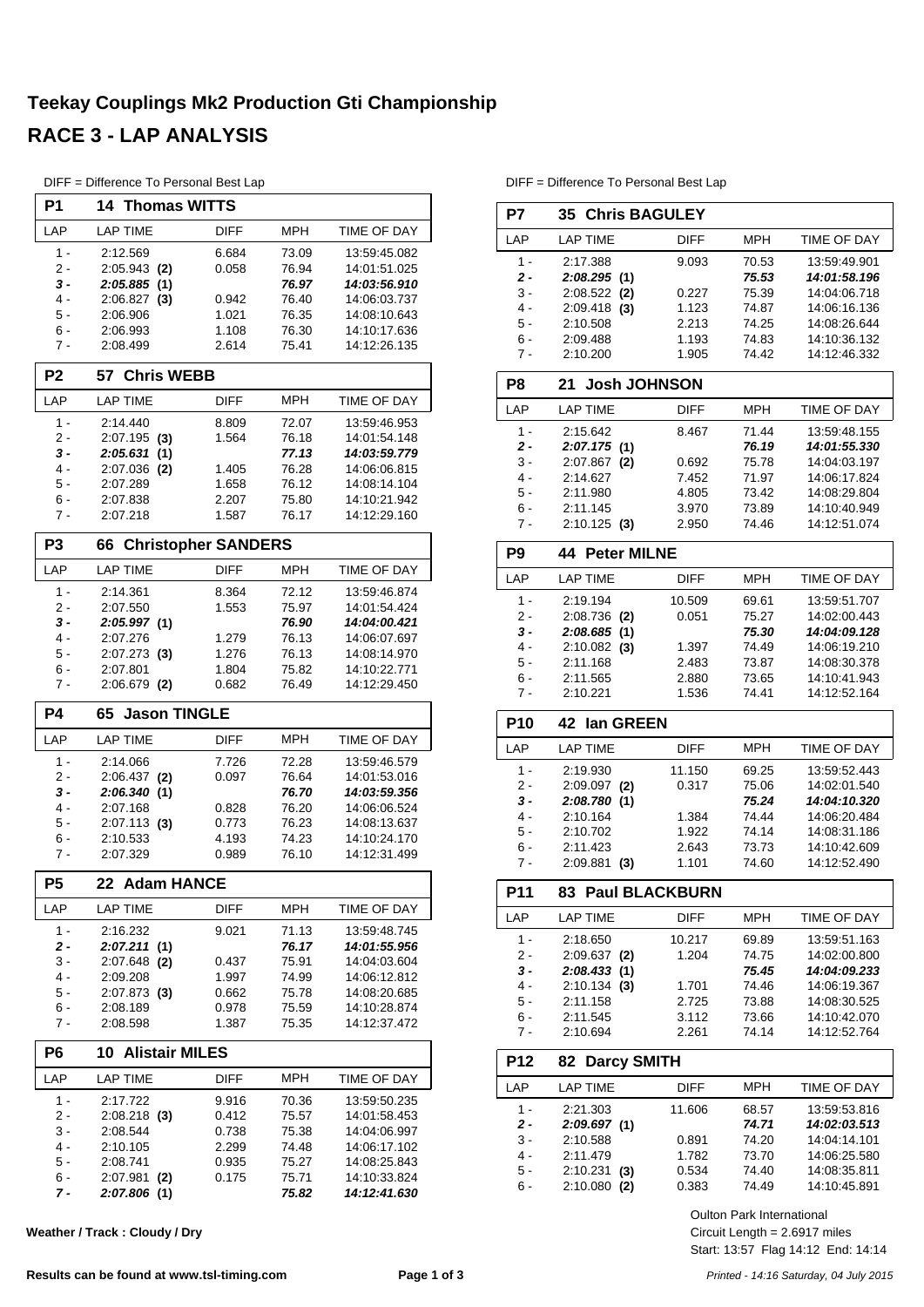#### **Teekay Couplings Mk2 Production Gti Championship RACE 3 - LAP ANALYSIS**

|                 | DIFF = Difference To Personal Best Lap  |                |                |                              |
|-----------------|-----------------------------------------|----------------|----------------|------------------------------|
| $7 -$           | 2:11.056                                | 1.359          | 73.94          | 14:12:56.947                 |
| <b>P13</b>      | 11<br><b>Craig ROBERTS</b>              |                |                |                              |
| LAP             | <b>LAP TIME</b>                         | <b>DIFF</b>    | <b>MPH</b>     | TIME OF DAY                  |
| $1 -$           | 2:21.906                                | 12.558         | 68.28          | 13:59:54.419                 |
| 2 -             | 2:09.348(1)                             |                | 74.91          | 14:02:03.767                 |
| 3 -             | $2:10.531$ (2)                          | 1.183          | 74.23          | 14:04:14.298                 |
| 4 -             | 2:12.215                                | 2.867          | 73.29          | 14:06:26.513                 |
| 5 -             | 2:13.130                                | 3.782          | 72.78          | 14:08:39.643                 |
| $6 -$           | $2:11.143$ (3)                          | 1.795          | 73.89          | 14:10:50.786                 |
| 7 -             | 2:11.334                                | 1.986          | 73.78          | 14:13:02.120                 |
| P <sub>14</sub> | <b>Tim COX</b><br>26                    |                |                |                              |
| LAP             | <b>LAP TIME</b>                         | DIFF           | <b>MPH</b>     | TIME OF DAY                  |
| 1 -             | 2:22.956                                | 13.146         | 67.78          | 13:59:55.469                 |
| 2 -             | 2:09.810(1)                             |                | 74.65          | 14:02:05.279                 |
| 3 -             | $2:09.883$ (2)                          | 0.073          | 74.60          | 14:04:15.162                 |
| 4 -             | $2:11.442$ (3)                          | 1.632          | 73.72          | 14:06:26.604                 |
| $5 -$           | 2:12.593                                | 2.783          | 73.08          | 14:08:39.197                 |
| 6 -<br>7 -      | 2:11.474<br>2:13.456                    | 1.664<br>3.646 | 73.70<br>72.61 | 14:10:50.671<br>14:13:04.127 |
|                 |                                         |                |                |                              |
| P <sub>15</sub> | 17 <sup>7</sup><br><b>Matthew PETTS</b> |                |                |                              |
| LAP             | <b>LAP TIME</b>                         | DIFF           | <b>MPH</b>     | TIME OF DAY                  |
| $1 -$           | 2:24.087                                | 11.702         | 67.25          | 13:59:56.600                 |
| 2 -             | 2:13.328                                | 0.943          | 72.68          | 14:02:09.928                 |
| 3 -             | $2:12.797$ (2)                          | 0.412          | 72.97          | 14:04:22.725                 |
| 4 -             | 2:15.681                                | 3.296          | 71.42          | 14:06:38.406                 |
| 5 -<br>6 -      | 2:13.423<br>$2:13.049$ (3)              | 1.038<br>0.664 | 72.62<br>72.83 | 14:08:51.829<br>14:11:04.878 |
| 7 -             | 2:12.385(1)                             |                | 73.19          | 14:13:17.263                 |
| P <sub>16</sub> | <b>34 Alistair LINDSAY</b>              |                |                |                              |
| LAP             | <b>LAP TIME</b>                         | DIFF           | MPH            | TIME OF DAY                  |
|                 |                                         |                |                |                              |
| $1 -$           | 2:25.923                                | 14.441         | 66.40          | 13:59:58.436                 |
| 2 -<br>3 -      | $2:12.586$ (3)<br>2:13.571              | 1.104<br>2.089 | 73.08<br>72.54 | 14:02:11.022<br>14:04:24.593 |
| $4 -$           | 2:16.559                                | 5.077          | 70.96          | 14:06:41.152                 |
| 5 -             | 2:14.082                                | 2.600          | 72.27          | 14:08:55.234                 |
| 6 -             | $2:11.683$ (2)                          | 0.201          | 73.58          | 14:11:06.917                 |
| 7 -             | 2:11.482(1)                             |                | 73.70          | 14:13:18.399                 |
| <b>P17</b>      | 55 Luke WALES                           |                |                |                              |
| LAP             | <b>LAP TIME</b>                         | <b>DIFF</b>    | MPH            | TIME OF DAY                  |
| 1 -             | 2:28.899                                | 18.823         | 65.08          | 14:00:01.412                 |
| $2 -$           | 2:10.584 (2)                            | 0.508          | 74.20          | 14:02:11.996                 |
| 3 -             | 2:19.529                                | 9.453          | 69.45          | 14:04:31.525                 |
| 4 -             | 2:13.480                                | 3.404          | 72.59          | 14:06:45.005                 |
| 5 -             | 2:12.727                                | 2.651          | 73.01          | 14:08:57.732                 |
| 6 -<br>7 -      | 2:10.076(1)<br>$2:11.089$ (3)           | 1.013          | 74.49<br>73.92 | 14:11:07.808<br>14:13:18.897 |
|                 |                                         |                |                |                              |
| P18             | <b>Paul FOREMAN</b><br>27               |                |                |                              |
| LAP             | <b>LAP TIME</b>                         | DIFF           | MPH            | TIME OF DAY                  |
| 1 -             | 2:26.679                                | 14.853         | 66.06          | 13:59:59.192                 |
| 2 -             | $2:12.221$ (3)                          | 0.395          | 73.28          | 14:02:11.413                 |
| 3 -<br>4 -      | 2:15.953                                | 4.127          | 71.27          | 14:04:27.366                 |
| 5 -             | 2:14.331<br>2:16.310                    | 2.505<br>4.484 | 72.13<br>71.09 | 14:06:41.697<br>14:08:58.007 |
|                 |                                         |                |                |                              |

**Weather / Track : Cloudy / Dry**

|                 | DIFF = Difference To Personal Best Lap |             |            |                    |
|-----------------|----------------------------------------|-------------|------------|--------------------|
| $6 -$           | $2:12.044$ (2)                         | 0.218       | 73.38      | 14:11:10.051       |
| 7 -             | 2:11.826(1)                            |             | 73.50      | 14:13:21.877       |
| P <sub>19</sub> | 73<br><b>Roy FOTHERGILL</b>            |             |            |                    |
| LAP             | <b>LAP TIME</b>                        | <b>DIFF</b> | <b>MPH</b> | TIME OF DAY        |
| $1 -$           | 2:23.823                               | 11.559      | 67.37      | 13:59:56.336       |
| 2 -             | $2:13.393$ (3)                         | 1.129       | 72.64      | 14:02:09.729       |
| 3 -             | 2:20.445                               | 8.181       | 68.99      | 14:04:30.174       |
| 4 -             | 2:16.948                               | 4.684       | 70.75      | 14:06:47.122       |
| 5 -             | 2:13.632                               | 1.368       | 72.51      | 14:09:00.754       |
| 6 -             | 2:12.264(1)                            |             | 73.26      | 14:11:13.018       |
| $7 -$           | $2:12.311$ (2)                         | 0.047       | 73.23      | 14:13:25.329       |
| <b>P20</b>      | 25 Wesley CHATTERTON                   |             |            |                    |
| LAP             | <b>LAP TIME</b>                        | <b>DIFF</b> | <b>MPH</b> | TIME OF DAY        |
| $1 -$           | 2:29.434                               | 17.297      | 64.84      | 14:00:01.947       |
| 2 -             | $2:13.044$ (3)                         | 0.907       | 72.83      | 14:02:14.991       |
| $3 -$           | 2:17.033                               | 4.896       | 70.71      | 14:04:32.024       |
| $4 -$           | 2:15.575                               | 3.438       | 71.47      | 14:06:47.599       |
| $5 -$           | 2:14.574                               | 2.437       | 72.00      | 14:09:02.173       |
| $6 -$           | 2:12.137(1)                            |             | 73.33      | 14:11:14.310       |
| 7 -             | $2:12.496$ (2)                         | 0.359       | 73.13      | 14:13:26.806       |
| P <sub>21</sub> | <b>Paul COWLAND</b><br>50              |             |            |                    |
| LAP             | <b>LAP TIME</b>                        | <b>DIFF</b> | <b>MPH</b> | <b>TIME OF DAY</b> |
| $1 -$           | 2:28.278                               | 14.593      | 65.35      | 14:00:00.791       |
| $2 -$           | 2:13.685 (1)                           |             | 72.48      | 14:02:14.476       |
| 3 -             | 2:17.577                               | 3.892       | 70.43      | 14:04:32.053       |
| 4 -             | 2:16.442                               | 2.757       | 71.02      | 14:06:48.495       |
| 5 -             | 2:15.805                               | 2.120       | 71.35      | 14:09:04.300       |
| 6 -             | $2:14.460$ (3)                         | 0.775       | 72.06      | 14:11:18.760       |
| $7 -$           | 2:14.115 (2)                           | 0.430       | 72.25      | 14:13:32.875       |
| P22             | <b>Mark ROBINSON</b><br>16             |             |            |                    |
| LAP             | <b>LAP TIME</b>                        | <b>DIFF</b> | <b>MPH</b> | TIME OF DAY        |
| $1 -$           | 2:30.307                               | 15.171      | 64.47      | 14:00:02.820       |
| $2 -$           | 2:15.136(1)                            |             | 71.70      | 14:02:17.956       |
| 3 -             | 2:17.608<br>(2)                        | 2.472       | 70.42      | 14:04:35.564       |
| $4 -$           | 2:20.897                               | 5.761       | 68.77      | 14:06:56.461       |
| $5 -$           | 2:17.705<br>(3)                        | 2.569       | 70.37      | 14:09:14.166       |
| 6 -             | 2:18.170                               | 3.034       | 70.13      | 14:11:32.336       |
| 7 -             | 2:18.435                               | 3.299       | 69.99      | 14:13:50.771       |

| <b>P23</b> | 28 James COLBOURNE |             |            |                    |
|------------|--------------------|-------------|------------|--------------------|
| I AP       | <b>LAP TIME</b>    | <b>DIFF</b> | <b>MPH</b> | <b>TIME OF DAY</b> |
| 1 -        | 2:27.646           | 15.747      | 65.63      | 14:00:00.159       |
| $2 -$      | 2:37.767<br>Р      | 25.868      | 61.42      | 14:02:37.926       |
| $3 -$      | 4:55.390           | 2:43.491    | 32.80      | 14:07:33.316       |
| $4 -$      | $2:12.630$ (2)     | 0.731       | 73.06      | 14:09:45.946       |
| 5 -        | 2:11.899<br>(1)    |             | 73.46      | 14:11:57.845       |
| ჩ -        | $2:12.672$ (3)     | 0.773       | 73.04      | 14:14:10.517       |

| <b>P24</b> | 69 Andrew ALDRIDGE |             |            |                    |
|------------|--------------------|-------------|------------|--------------------|
| I AP       | <b>LAP TIME</b>    | <b>DIFF</b> | <b>MPH</b> | <b>TIME OF DAY</b> |
| 1 -        | 2:22.114           | 12.366      | 68.18      | 13:59:54.627       |
| $2 -$      | 2:09.748(1)        |             | 74.68      | 14:02:04.375       |
| 3 -        | $2:10.079$ (3)     | 0.331       | 74.49      | 14:04:14.454       |
| 4 -        | 2:11.920           | 2.172       | 73.45      | 14:06:26.374       |
| $5 -$      | $2:10.045$ (2)     | 0.297       | 74.51      | 14:08:36.419       |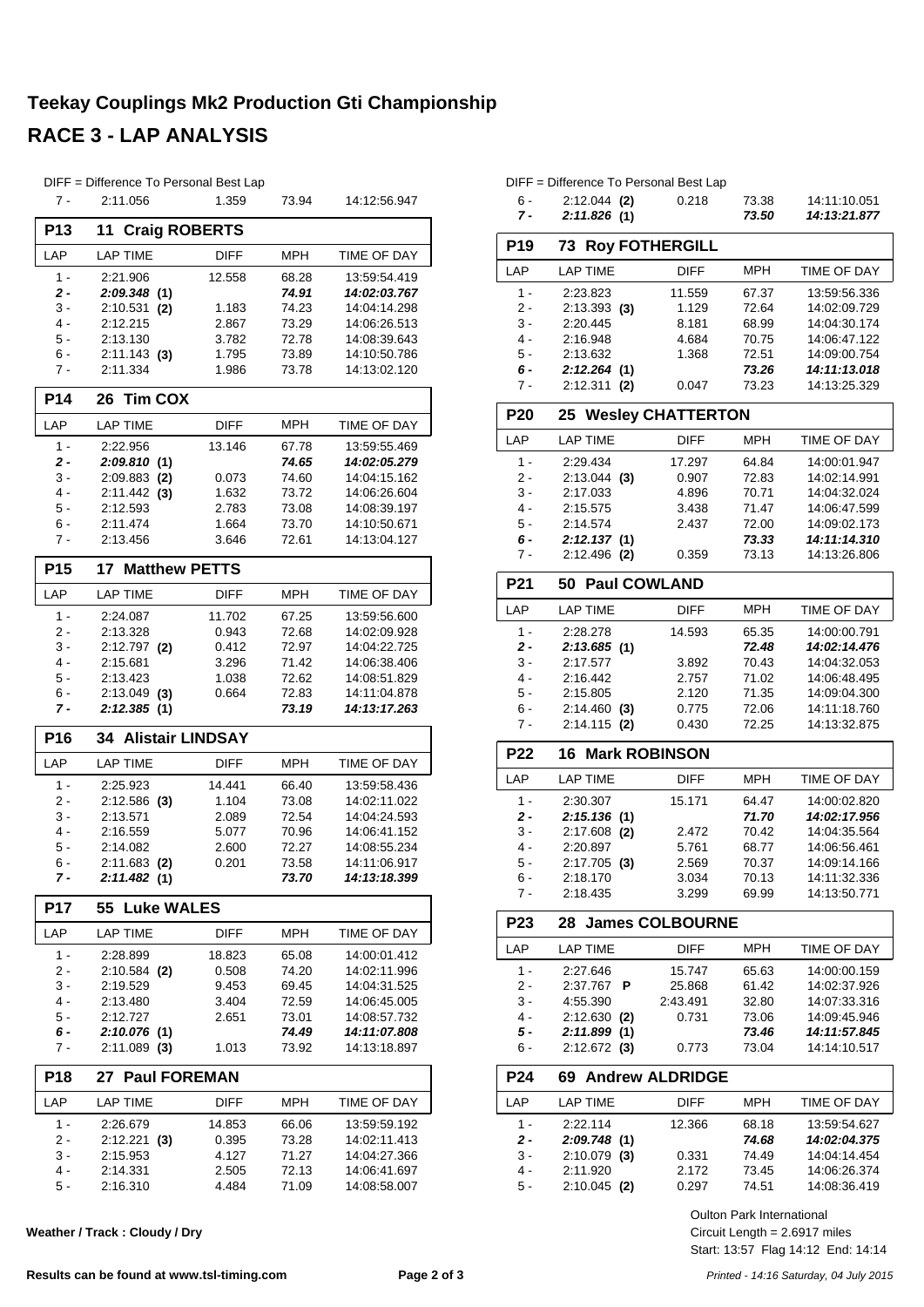# **Teekay Couplings Mk2 Production Gti Championship RACE 3 - LAP ANALYSIS**

|                 | DIFF = Difference To Personal Best Lap |             |            |              |
|-----------------|----------------------------------------|-------------|------------|--------------|
| 6 -             | 2:10.152                               | 0.404       | 74.45      | 14:10:46.571 |
| P <sub>25</sub> | 52 Josh SMITH                          |             |            |              |
| LAP             | <b>LAP TIME</b>                        | <b>DIFF</b> | <b>MPH</b> | TIME OF DAY  |
| $1 -$           | 2:16.408                               | 8.039       | 71.03      | 13:59:48.921 |
| $2 -$           | 2:08.369(1)                            |             | 75.48      | 14:01:57.290 |
| $3 -$           | 2:28.805<br>P                          | 20.436      | 65.12      | 14:04:26.095 |
| P <sub>26</sub> | <b>40 Simon TOMLINSON</b>              |             |            |              |
| LAP             | <b>LAP TIME</b>                        | <b>DIFF</b> | <b>MPH</b> | TIME OF DAY  |
| 1 -             | 2:24.561                               | 12.451      | 67.03      | 13.59.57.074 |
| 2 -             | 2:12.110(1)                            |             | 73.35      | 14:02:09.184 |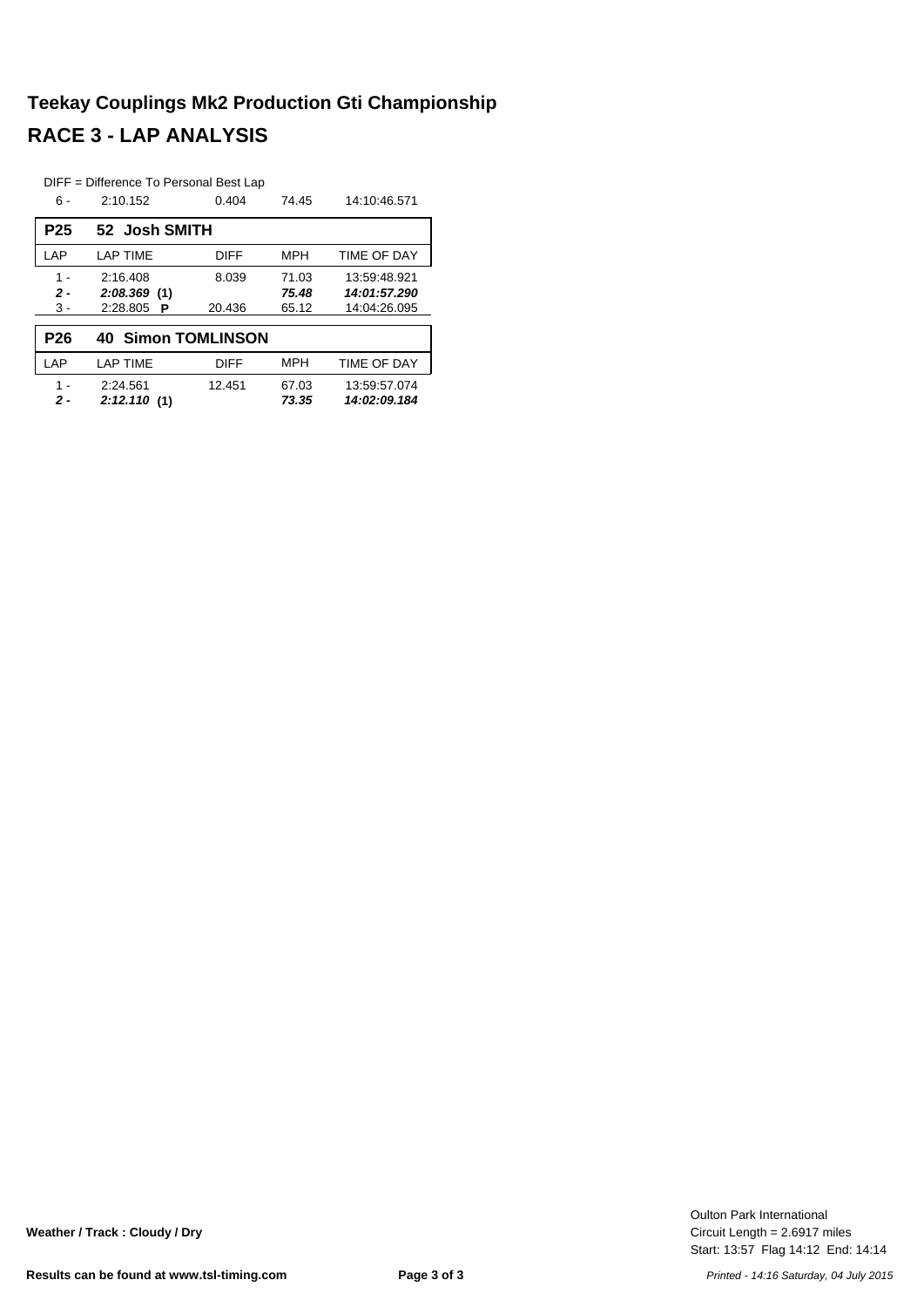#### **Teekay Couplings Mk2 Production Gti Championship RACE 7 - GRID (15 minutes) - AMENDED**

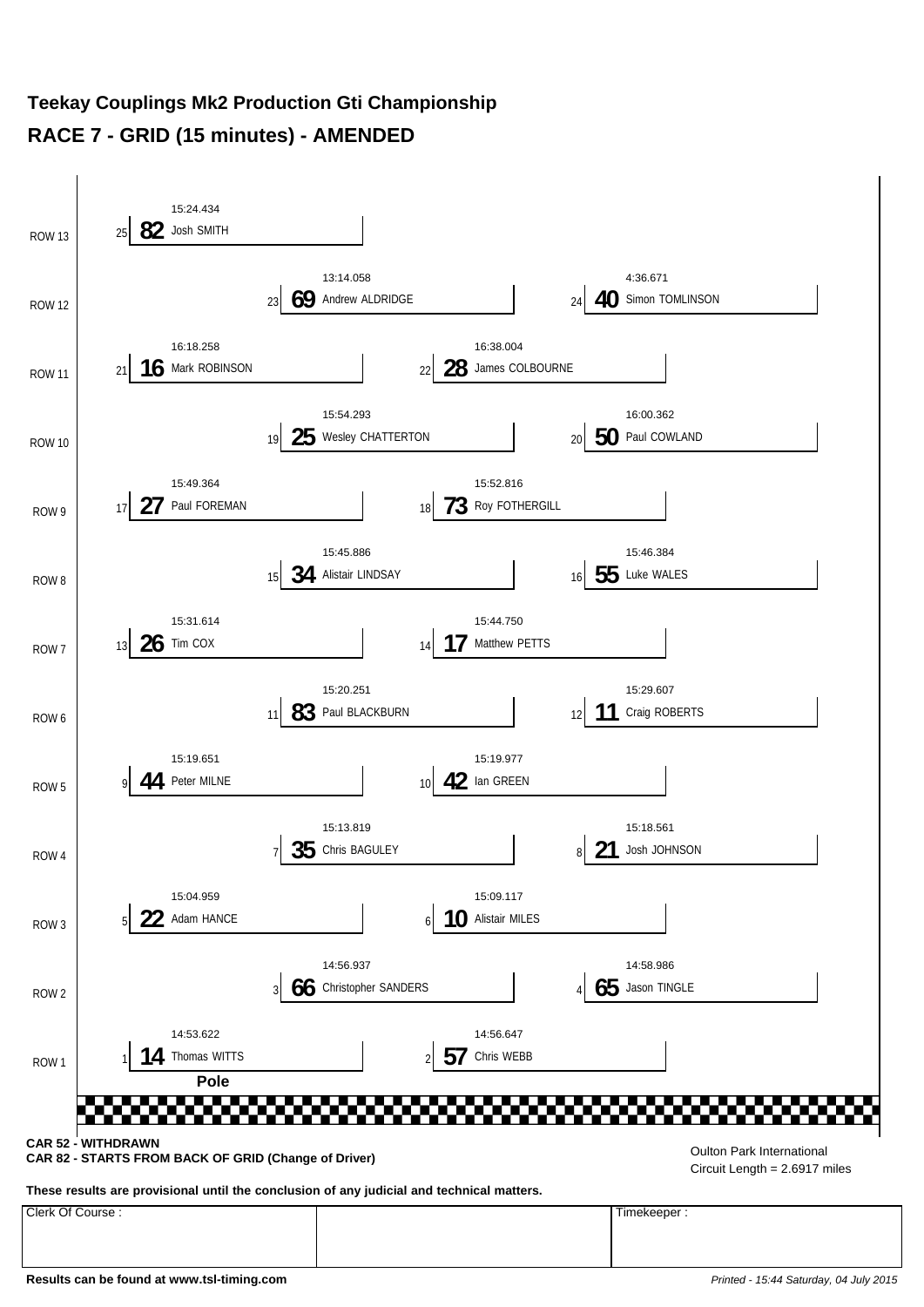#### **Teekay Couplings Mk2 Production Gti Championship RACE 7 - CLASSIFICATION**

| POS          | <b>NO</b> | CL           | PIC NAME               | <b>ENTRY</b>          | <b>LAPS</b>             | <b>TIME</b>        | GAP    | <b>DIFF</b> | <b>MPH</b> | <b>BEST</b> | ON             |
|--------------|-----------|--------------|------------------------|-----------------------|-------------------------|--------------------|--------|-------------|------------|-------------|----------------|
| $\mathbf{1}$ | 14        | Α            | 1 Thomas WITTS         | <b>VW Golf GTi</b>    | 7                       | 14:50.344          |        |             | 76.18      | 2:05.628    | 5              |
| 2            | 65        | Α            | 2 Jason TINGLE         | VW Golf GTi           | $\overline{7}$          | 14:51.194          | 0.850  | 0.850       | 76.11      | 2:05.475    | 6              |
| 3            | 57        | Α            | 3 Chris WEBB           | VW Golf GTi           | 7                       | 14:53.723          | 3.379  | 2.529       | 75.89      | 2:05.874    | 4              |
| 4            | 21        | Α            | 4 Josh JOHNSON         | <b>VW Golf GTi</b>    | 7                       | 14:59.251          | 8.907  | 5.528       | 75.43      | 2:06.694    | 4              |
| 5            | 66        | Α            | 5 Christopher SANDERS  | VW Golf GTi           | 7                       | 15:00.468          | 10.124 | 1.217       | 75.33      | 2:06.431    | 4              |
| 6            | 22        | Α            | 6 Adam HANCE           | VW Golf GTi           | 7                       | 15:03.858          | 13.514 | 3.390       | 75.04      | 2:06.890    | 3              |
| 7            | 35        | Α            | 7 Chris BAGULEY        | VW Golf GTi           | 7                       | 15:09.904          | 19.560 | 6.046       | 74.54      | 2:07.962    | 3              |
| 8            | 83        | Α            | 8 Paul BLACKBURN       | VW Golf GTi           | 7                       | 15:13.289          | 22.945 | 3.385       | 74.27      | 2:08.408    | $\overline{2}$ |
| 9            | 11        | B            | 1 Craig ROBERTS        | <b>VW Golf GTi</b>    | $\overline{7}$          | 15:20.620          | 30.276 | 7.331       | 73.68      | 2:09.113    | $\overline{2}$ |
| 10           | 26        | Α            | 9 Tim COX              | VW Golf GTi           | 7                       | 15:21.971          | 31.627 | 1.351       | 73.57      | 2:09.622    | 2              |
| 11           | 82        | Α            | 10 Josh SMITH          | VW Golf GTi           | $\overline{7}$          | 15:22.116          | 31.772 | 0.145       | 73.56      | 2:07.731    | 4              |
| 12           | 69        | Β            | 2 Andrew ALDRIDGE      | VW Golf GTi           | 7                       | 15:22.887          | 32.543 | 0.771       | 73.50      | 2:08.442    | 7              |
| 13           | 42        | Α            | 11 Ian GREEN           | VW Golf GTi           | $\overline{7}$          | 15:26.486          | 36.142 | 3.599       | 73.21      | 2:09.469    | 4              |
| 14           | 27        | Α            | 12 Paul FOREMAN        | VW Golf GTi           | $\overline{7}$          | 15:26.855          | 36.511 | 0.369       | 73.18      | 2:09.746    | 4              |
| 15           | 34        | Α            | 13 Alistair LINDSAY    | <b>VW Golf GTi</b>    | 7                       | 15:32.203          | 41.859 | 5.348       | 72.76      | 2:10.662    | $\overline{7}$ |
| 16           | 17        | Β            | 3 Matthew PETTS        | VW Golf GTi           | 7                       | 15:33.132          | 42.788 | 0.929       | 72.69      | 2:09.715    | $\overline{7}$ |
| 17           | 25        | B            | 4 Wesley CHATTERTON    | VW Golf GTi           | 7                       | 15:34.791          | 44.447 | 1.659       | 72.56      | 2:10.944    | $\overline{7}$ |
| 18           | 73        | Β            | 5 Roy FOTHERGILL       | VW Golf GTi           | $\overline{7}$          | 15:38.092          | 47.748 | 3.301       | 72.30      | 2:11.316    | 6              |
| 19           | 55        | Β            | 6 Luke WALES           | VW Golf GTI           | 7                       | 15:38.168          | 47.824 | 0.076       | 72.30      | 2:10.244    | 3              |
| 20           | 28        | Α            | 14 James COLBOURNE     | VW Golf GTi           | 7                       | 15:38.673          | 48.329 | 0.505       | 72.26      | 2:09.706    | 7              |
| 21           | 50        | B            | 7 Paul COWLAND         | <b>VW Golf GTi</b>    | $\overline{\mathbf{r}}$ | 15:48.526          | 58.182 | 9.853       | 71.51      | 2:11.659    | 4              |
| 22           | 16        | B            | 8 Mark ROBINSON        | VW Golf GTi           | $\overline{7}$          | 16:01.759 1:11.415 |        | 13.233      | 70.52      | 2:12.037    | 4              |
|              |           |              |                        | <b>NOT CLASSIFIED</b> |                         |                    |        |             |            |             |                |
| <b>DNF</b>   | 10        | $\mathsf{A}$ | <b>Alistair MILES</b>  | <b>VW Golf GTi</b>    | 4                       | 8:38.253           | 3 Laps | 3 Laps      | 74.79      | 2:06.891    | 3              |
| <b>DNF</b>   | 44        | Α            | <b>Peter MILNE</b>     | VW Golf GTi           | 4                       | 8:45.452           | 3 Laps | 7.199       | 73.76      | 2:08.438    | $\overline{2}$ |
|              |           |              |                        | <b>FASTEST LAP</b>    |                         |                    |        |             |            |             |                |
|              | 65        | Α            | <b>Jason TINGLE</b>    | VW Golf GTi           | 6                       | 2:05.475           |        | 77.22 mph   |            | 124.28 kph  |                |
|              | 69        | B            | <b>Andrew ALDRIDGE</b> | <b>VW Golf GTi</b>    | 7                       | 2:08.442           |        | 75.44 mph   |            | 121.41 kph  |                |

**CAR 40 - NON STARTER**

**Weather / Track : Bright / Dry**

These results are provisional until the conclusion of any judicial and technical matters. Start: 16:19 Flag 16:34 End: 16:36

Clerk Of Course : Timekeeper :

Circuit Length = 2.6917 miles Oulton Park International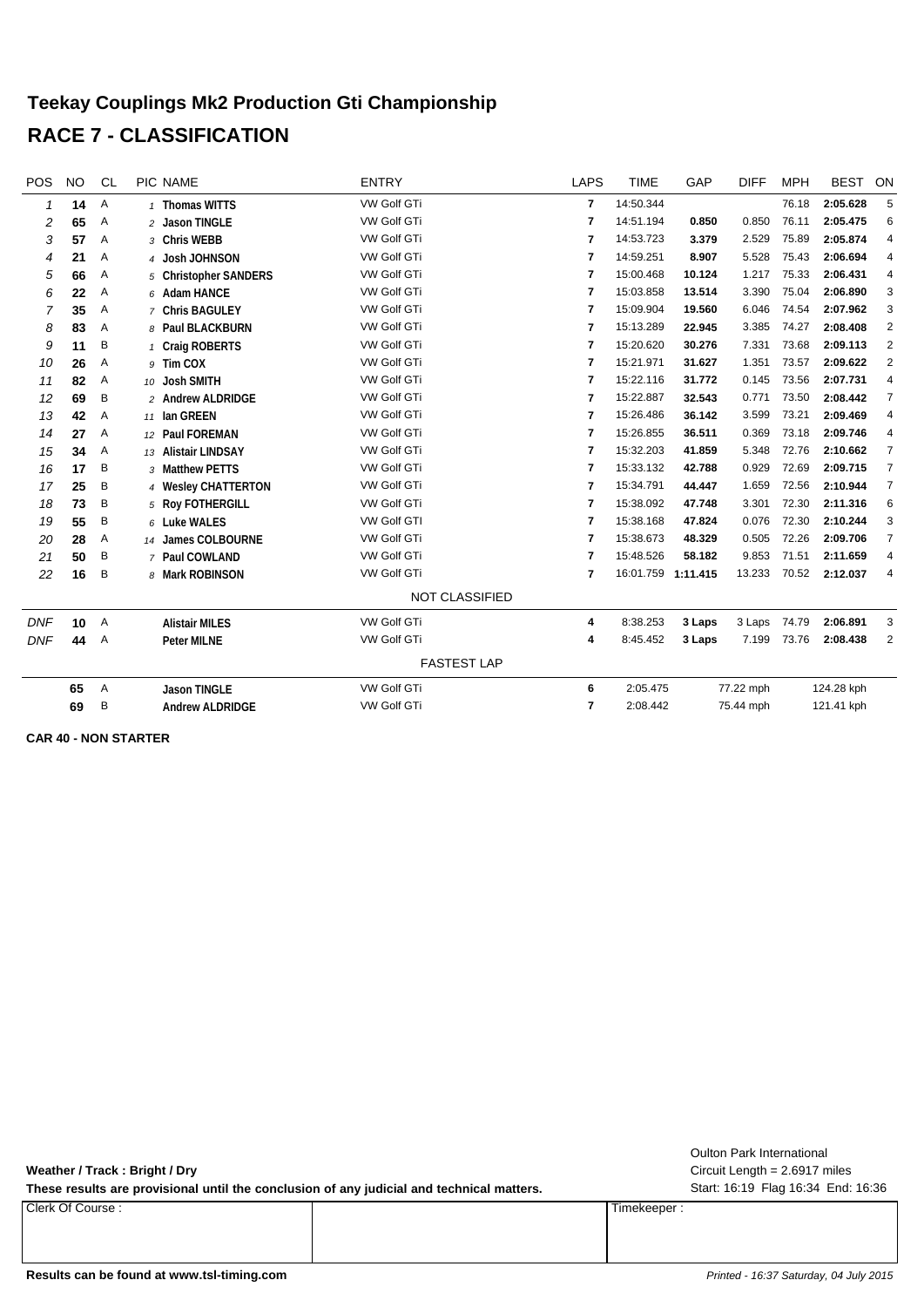# **Teekay Couplings Mk2 Production Gti Championship RACE 7 - LAP CHART**

| LAP <sub>1</sub> |               | @16:22:12.947 | LAP 2 |               | @16:24:20.377 | LAP <sub>3</sub> |               | @16:26:27.278 | LAP <sub>4</sub> |               | @16:28:33.005   | LAP <sub>5</sub> |               | @16:30:38.633   |
|------------------|---------------|---------------|-------|---------------|---------------|------------------|---------------|---------------|------------------|---------------|-----------------|------------------|---------------|-----------------|
| NO.              | <b>BEHIND</b> | LAP TIME      | NO    | <b>BEHIND</b> | LAP TIME      | NO.              | <b>BEHIND</b> | LAP TIME      | <b>NO</b>        | <b>BEHIND</b> | <b>LAP TIME</b> | <b>NO</b>        | <b>BEHIND</b> | <b>LAP TIME</b> |
| 65               |               | 2:13.020      | 65    |               | 2:07.430      | 14               |               | 2:06.620      | 14               |               | 2:05.727        | 14               |               | 2:05.628        |
| 14               | 0.346         | 2:13.366      | 14    | 0.281         | 2:07.365      | 65               | 0.581         | 2:07.482      | 65               | 0.642         | 2:05.788        | 65               | 1.200         | 2:06.186        |
| 57               | 0.358         | 2:13.378      | 57    | 1.298         | 2:08.370      | 57               | 1.134         | 2:06.737      | 57               | 1.281         | 2:05.874        | 57               | 2.084         | 2:06.431        |
| 21               | 2.432         | 2:15.452      | 21    | 2.142         | 2:07.140      | 21               | 2.379         | 2:07.138      | 21               | 3.346         | 2:06.694        | 21               | 4.876         | 2:07.158        |
| 66               | 2.488         | 2:15.508      | 66    | 2.386         | 2:07.328      | 66               | 2.878         | 2:07.393      | 66               | 3.582         | 2:06.431        | 66               | 5.434         | 2:07.480        |
| 22               | 2.834         | 2:15.854      | 22    | 3.489         | 2:08.085      | 22               | 3.478         | 2:06.890      | 22               | 4.661         | 2:06.910        | 22               | 6.780         | 2:07.747        |
| 10               | 3.207         | 2:16.227      | 10    | 3.897         | 2:08.120      | 10               | 3.887         | 2:06.891      | 10               | 5.175         | 2:07.015        | 35               | 13.420        | 2:08.969        |
| 35               | 5.173         | 2:18.193      | 35    | 6.193         | 2:08.450      | 35               | 7.254         | 2:07.962      | 35               | 10.079        | 2:08.552        | 83               | 16.304        | 2:09.099        |
| 44               | 6.291         | 2:19.311      | 44    | 7.299         | 2:08.438      | 44               | 9.405         | 2:09.007      | 44               | 12.374        | 2:08.696        | 11               | 21.732        | 2:10.792        |
| 83               | 6.667         | 2:19.687      | 83    | 7.645         | 2:08.408      | 83               | 9.689         | 2:08.945      | 83               | 12.833        | 2:08.871        | 26               | 23.533        | 2:11.072        |
| 11               | 7.119         | 2:20.139      | 11    | 8.802         | 2:09.113      | 11               | 11.552        | 2:09.651      | 11               | 16.568        | 2:10.743        | 42               | 23.881        | 2:11.273        |
| 26               | 7.801         | 2:20.821      | 26    | 9.993         | 2:09.622      | 26               | 13.949        | 2:10.857      | 26               | 18.089        | 2:09.867        | 27               | 24.744        | 2:11.147        |
| 27               | 8.171         | 2:21.191      | 27    | 10.648        | 2:09.907      | 42               | 14.494        | 2:10.329      | 42               | 18.236        | 2:09.469        | 82               | 25.285        | 2:09.903        |
| 42               | 8.611         | 2:21.631      | 42    | 11.066        | 2:09.885      | 27               | 15.206        | 2:11.459      | 27               | 19.225        | 2:09.746        | 69               | 25.950        | 2:11.256        |
| 17               | 9.352         | 2:22.372      | 17    | 11.977        | 2:10.055      | 69               | 17.565        | 2:11.882      | 69               | 20.322        | 2:08.484        | 34               | 31.554        | 2:12.186        |
| 34               | 10.180        | 2:23.200      | 69    | 12.584        | 2:09.453      | 17               | 18.603        | 2:13.527      | 82               | 21.010        | 2:07.731        | 17               | 31.955        | 2:11.935        |
| 69               | 10.561        | 2:23.581      | 82    | 14.260        | 2:09.455      | 82               | 19.006        | 2:11.647      | 34               | 24.996        | 2:11.490        | 25               | 32.715        | 2:11.914        |
| 25               | 12.012        | 2:25.032      | 34    | 14.333        | 2:11.583      | 34               | 19.233        | 2:11.801      | 17               | 25.648        | 2:12.772        | 73               | 36.036        | 2:12.382        |
| 82               | 12.235        | 2:25.255      | 25    | 15.975        | 2:11.393      | 25               | 20.555        | 2:11.481      | 25               | 26.429        | 2:11.601        | 55               | 36.172        | 2:12.381        |
| 73               | 13.161        | 2:26.181      | 73    | 17.911        | 2:12.180      | 73               | 22.728        | 2:11.718      | 73               | 29.282        | 2:12.281        | 28               | 39.661        | 2:11.176        |
| 50               | 14.778        | 2:27.798      | 55    | 19.583        | 2:11.545      | 55               | 22.926        | 2:10.244      | 55               | 29.419        | 2:12.220        | 50               | 43.127        | 2:12.767        |
| 16               | 14.916        | 2:27.936      | 50    | 21.356        | 2:14.008      | 28               | 29.109        | 2:13.152      | 28               | 34.113        | 2:10.731        | 16               | 51.906        | 2:20.459        |
| 55               | 15.468        | 2:28.488      | 28    | 22.858        | 2:14.708      | 50               | 30.056        | 2:15.601      | 50               | 35.988        | 2:11.659        |                  |               |                 |
| 28               | 15.580        | 2:28.600      | 16    | 23.379        | 2:15.893      | 16               | 30.765        | 2:14.287      | 16               | 37.075        | 2:12.037        |                  |               |                 |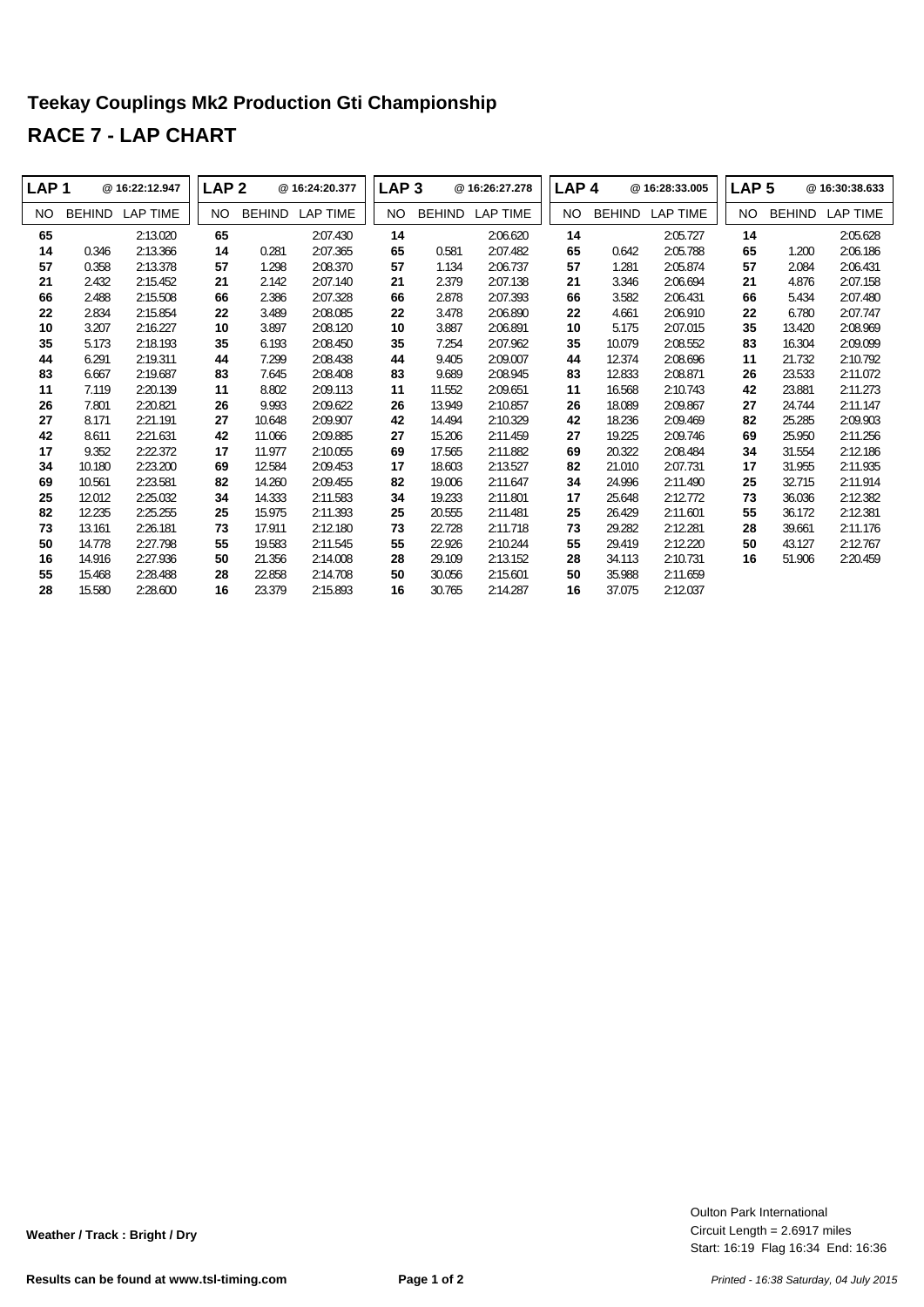# **Teekay Couplings Mk2 Production Gti Championship RACE 7 - LAP CHART**

| LAP 6 |               | @16:32:44.617   | LAP <sub>7</sub> |               | @ 16:34:50.271   |
|-------|---------------|-----------------|------------------|---------------|------------------|
| NΟ    | <b>BEHIND</b> | <b>LAP TIME</b> | NO               | <b>BEHIND</b> | <b>I AP TIMF</b> |
| 14    |               | 2:05.984        | 14               |               | 2:05.654         |
| 65    | 0.691         | 2:05.475        | 65               | 0.850         | 2:05.813         |
| 57    | 2.514         | 2:06.414        | 57               | 3.379         | 2:06.519         |
| 21    | 6.632         | 2:07.740        | 21               | 8.907         | 2:07.929         |
| 66    | 7.296         | 2:07.846        | 66               | 10.124        | 2:08.482         |
| 22    | 10.758        | 2:09.962        | 22               | 13.514        | 2:08.410         |
| 35    | 16846         | 2.09410         | 35               | 19.560        | 2:08.368         |
| 83    | 19.594        | 2:09.274        | 83               | 22.945        | 2:09.005         |
| 11    | 26.523        | 2:10.775        | 11               | 30.276        | 2:09.407         |
| 26    | 27.549        | 2:10.000        | 26               | 31.627        | 2:09.732         |
| 42    | 28.668        | 2:10.771        | 82               | 31.772        | 2:08.611         |
| 82    | 28.815        | 2:09.514        | 69               | 32.543        | 2:08.442         |
| 27    | 29.384        | 2:10.624        | 42               | 36 142        | 2:13.128         |
| 69    | 29.755        | 2:09.789        | 27               | 36.511        | 2:12.781         |
| 34    | 36.851        | 2:11.281        | 34               | 41.859        | 2:10.662         |
| 17    | 38.727        | 2:12.756        | 17               | 42.788        | 2:09.715         |
| 25    | 39.157        | 2:12.426        | 25               | 44.447        | 2:10.944         |
| 73    | 41.368        | 2:11.316        | 73               | 47.748        | 2:12.034         |
| 55    | 41.495        | 2:11.307        | 55               | 47.824        | 2:11.983         |
| 28    | 44.277        | 2:10.600        | 28               | 48.329        | 2:09.706         |
| 50    | 50.107        | 2:12.964        | 50               | 58.182        | 2:13.729         |
| 16    | 1:02.001      | 2:16.079        | 16               | 1:11.415      | 2:15.068         |

Start: 16:19 Flag 16:34 End: 16:36 Circuit Length = 2.6917 miles Oulton Park International

**Weather / Track : Bright / Dry**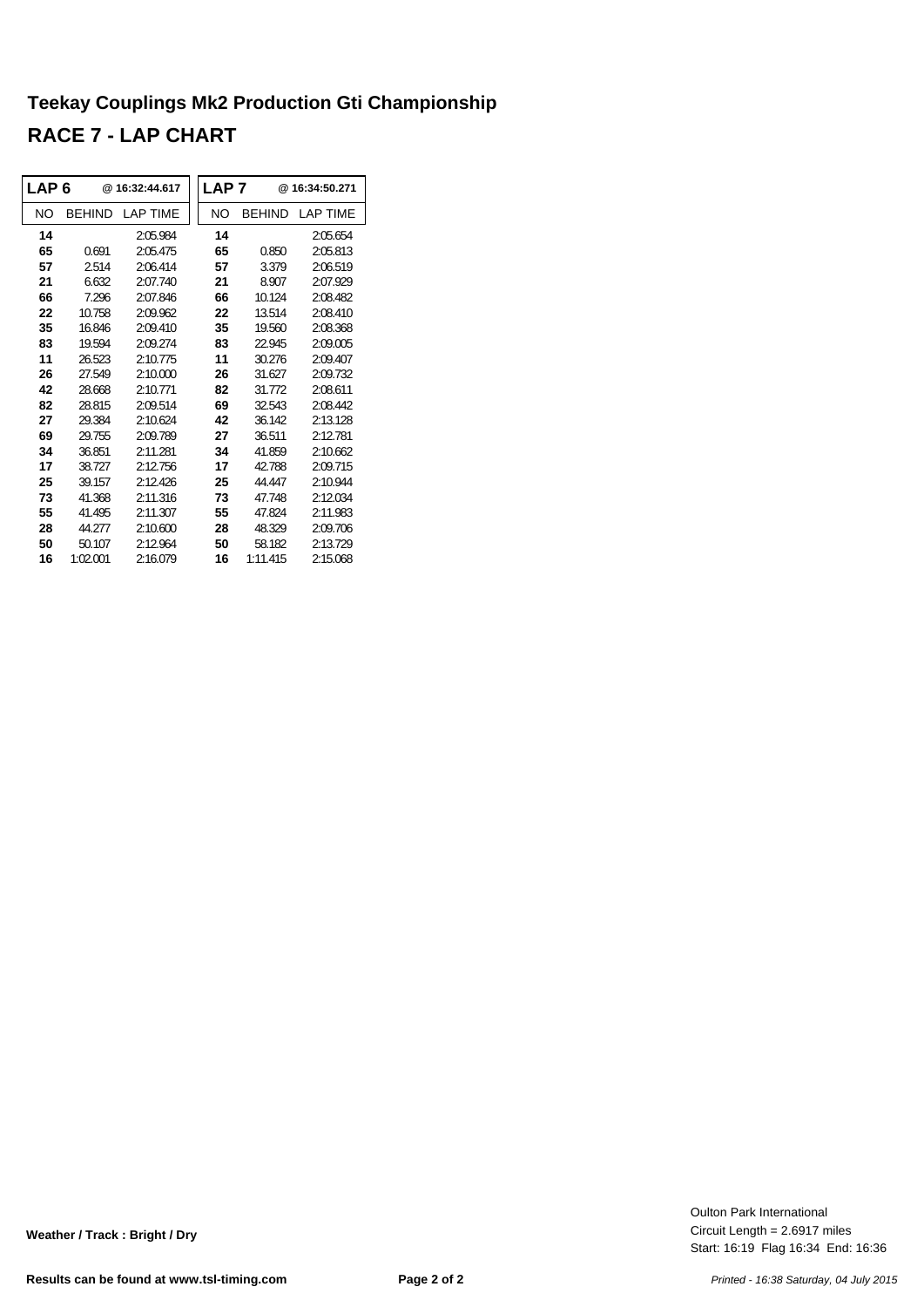# **Teekay Couplings Mk2 Production Gti Championship RACE 7 - LAP ANALYSIS**

| DIFF = Difference To Personal Best Lap |  |  |  |  |  |  |
|----------------------------------------|--|--|--|--|--|--|
|----------------------------------------|--|--|--|--|--|--|

| P1             | <b>14 Thomas WITTS</b>             |                |                |                              |
|----------------|------------------------------------|----------------|----------------|------------------------------|
|                |                                    |                |                |                              |
| LAP            | <b>LAP TIME</b>                    | <b>DIFF</b>    | <b>MPH</b>     | <b>TIME OF DAY</b>           |
| 1 -            | 2:13.366                           | 7.738          | 72.66          | 16:22:13.293                 |
| 2 -            | 2:07.365                           | 1.737          | 76.08<br>76.53 | 16:24:20.658                 |
| 3 -<br>4 -     | 2:06.620<br>$2:05.727$ (3)         | 0.992<br>0.099 | 77.07          | 16:26:27.278<br>16:28:33.005 |
| 5 -            | 2:05.628(1)                        |                | 77.13          | 16:30:38.633                 |
| 6 -            | 2:05.984                           | 0.356          | 76.91          | 16:32:44.617                 |
| $7 -$          | $2:05.654$ (2)                     | 0.026          | 77.11          | 16:34:50.271                 |
| P <sub>2</sub> | <b>Jason TINGLE</b><br>65          |                |                |                              |
| LAP            | <b>LAP TIME</b>                    | <b>DIFF</b>    | <b>MPH</b>     | TIME OF DAY                  |
| $1 -$          | 2:13.020                           | 7.545          | 72.84          | 16:22:12.947                 |
| 2 -            | 2:07.430                           | 1.955          | 76.04          | 16:24:20.377                 |
| 3 -            | 2:07.482                           | 2.007          | 76.01          | 16:26:27.859                 |
| 4 -<br>5 -     | $2:05.788$ (2)<br>2:06.186         | 0.313<br>0.711 | 77.03<br>76.79 | 16:28:33.647<br>16:30:39.833 |
| 6 -            | 2:05.475(1)                        |                | 77.22          | 16:32:45.308                 |
| 7 -            | $2:05.813$ (3)                     | 0.338          | 77.02          | 16:34:51.121                 |
| P <sub>3</sub> | <b>Chris WEBB</b><br>57            |                |                |                              |
| LAP            | <b>LAP TIME</b>                    | DIFF           | <b>MPH</b>     | TIME OF DAY                  |
| $1 -$          | 2:13.378                           | 7.504          | 72.65          | 16:22:13.305                 |
| 2 -            | 2:08.370                           | 2.496          | 75.48          | 16:24:21.675                 |
| 3 -            | 2:06.737                           | 0.863          | 76.46          | 16:26:28.412                 |
| 4 -<br>$5 -$   | 2:05.874(1)                        |                | 76.98          | 16:28:34.286                 |
| 6 -            | 2:06.431<br>(3)<br>2:06.414<br>(2) | 0.557<br>0.540 | 76.64<br>76.65 | 16:30:40.717<br>16:32:47.131 |
| 7 -            | 2:06.519                           | 0.645          | 76.59          | 16:34:53.650                 |
|                |                                    |                |                |                              |
| <b>P4</b>      | <b>Josh JOHNSON</b><br>21          |                |                |                              |
| LAP            | <b>LAP TIME</b>                    | DIFF           | MPH            | TIME OF DAY                  |
| $1 -$          |                                    |                |                |                              |
| 2 -            | 2:15.452                           | 8.758<br>0.446 | 71.54<br>76.21 | 16:22:15.379<br>16:24:22.519 |
| 3 -            | $2:07.140$ (3)<br>2:07.138<br>(2)  | 0.444          | 76.21          | 16:26:29.657                 |
| 4 -            | 2:06.694(1)                        |                | 76.48          | 16:28:36.351                 |
| 5 -            | 2:07.158                           | 0.464          | 76.20          | 16:30:43.509                 |
| 6 -            | 2:07.740                           | 1.046          | 75.86          | 16:32:51.249                 |
| 7 -            | 2:07.929                           | 1.235          | 75.74          | 16:34:59.178                 |
| P <sub>5</sub> | 66<br><b>Christopher SANDERS</b>   |                |                |                              |
| LAP            | <b>LAP TIME</b>                    | DIFF           | MPH            | TIME OF DAY                  |
| 1 -            | 2:15.508                           | 9.077          | 71.51          | 16:22:15.435                 |
| 2 -            | $2:07.328$ (2)                     | 0.897          | 76.10          | 16:24:22.763                 |
| $3 -$          | 2:07.393<br>(3)                    | 0.962          | 76.06          | 16:26:30.156                 |
| 4 -<br>$5 -$   | 2:06.431<br>(1)<br>2:07.480        | 1.049          | 76.64<br>76.01 | 16:28:36.587<br>16:30:44.067 |
| 6 -            | 2:07.846                           | 1.415          | 75.79          | 16:32:51.913                 |
| 7 -            | 2:08.482                           | 2.051          | 75.42          | 16:35:00.395                 |
| P6             | <b>Adam HANCE</b><br>22            |                |                |                              |
| LAP            | <b>LAP TIME</b>                    | DIFF           | MPH            | TIME OF DAY                  |
| $1 -$          | 2:15.854                           | 8.964          | 71.32          | 16:22:15.781                 |
| 2 -            | 2:08.085                           | 1.195          | 75.65          | 16:24:23.866                 |
| 3 -            | 2:06.890 (1)                       |                | 76.36          | 16:26:30.756                 |
| 4 -            | $2:06.910$ (2)                     | 0.020          | 76.35          | 16:28:37.666                 |
| 5 -<br>6 -     | $2:07.747$ (3)<br>2:09.962         | 0.857<br>3.072 | 75.85<br>74.56 | 16:30:45.413<br>16:32:55.375 |

**Weather / Track : Bright / Dry**

DIFF = Difference To Personal Best Lap

| P7             | <b>35 Chris BAGULEY</b>        |                |                |                              |
|----------------|--------------------------------|----------------|----------------|------------------------------|
| LAP            | <b>LAP TIME</b>                | <b>DIFF</b>    | <b>MPH</b>     | <b>TIME OF DAY</b>           |
| $1 -$          | 2:18.193                       | 10.231         | 70.12          | 16:22:18.120                 |
| 2 -            | $2:08.450$ (3)                 | 0.488          | 75.44          | 16:24:26.570                 |
| 3 -<br>4 -     | 2:07.962 (1)                   |                | 75.72          | 16:26:34.532                 |
| 5 -            | 2:08.552<br>2:08.969           | 0.590<br>1.007 | 75.38<br>75.13 | 16:28:43.084<br>16:30:52.053 |
| 6 -            | 2:09.410                       | 1.448          | 74.88          | 16:33:01.463                 |
| 7 -            | 2:08.368 (2)                   | 0.406          | 75.48          | 16:35:09.831                 |
| P8             | 83 Paul BLACKBURN              |                |                |                              |
| LAP            | <b>LAP TIME</b>                | <b>DIFF</b>    | <b>MPH</b>     | TIME OF DAY                  |
| 1 -            | 2:19.687                       | 11.279         | 69.37          | 16:22:19.614                 |
| $2 -$          | 2:08.408(1)                    |                | 75.46          | 16:24:28.022                 |
| 3 -            | 2:08.945<br>(3)                | 0.537          | 75.15          | 16:26:36.967                 |
| 4 -            | 2:08.871<br>(2)                | 0.463          | 75.19          | 16:28:45.838                 |
| 5 -<br>6 -     | 2:09.099<br>2:09.274           | 0.691<br>0.866 | 75.06<br>74.96 | 16:30:54.937<br>16:33:04.211 |
| 7 -            | 2:09.005                       | 0.597          | 75.11          | 16:35:13.216                 |
|                |                                |                |                |                              |
| P <sub>9</sub> | <b>Craig ROBERTS</b><br>11     |                |                |                              |
| LAP            | <b>LAP TIME</b>                | <b>DIFF</b>    | <b>MPH</b>     | <b>TIME OF DAY</b>           |
| $1 -$<br>2 -   | 2:20.139                       | 11.026         | 69.14          | 16:22:20.066                 |
| 3 -            | 2:09.113(1)<br>2:09.651<br>(3) | 0.538          | 75.05<br>74.74 | 16:24:29.179<br>16:26:38.830 |
| $4 -$          | 2:10.743                       | 1.630          | 74.11          | 16:28:49.573                 |
| 5 -            | 2:10.792                       | 1.679          | 74.09          | 16:31:00.365                 |
| 6 -            | 2:10.775                       | 1.662          | 74.09          | 16:33:11.140                 |
| 7 -            | $2:09.407$ (2)                 | 0.294          | 74.88          | 16:35:20.547                 |
|                |                                |                |                |                              |
| <b>P10</b>     | <b>Tim COX</b><br>26           |                |                |                              |
| LAP            | <b>LAP TIME</b>                | <b>DIFF</b>    | <b>MPH</b>     | TIME OF DAY                  |
| 1 -            | 2:20.821                       | 11.199         | 68.81          | 16:22:20.748                 |
| 2 -            | 2:09.622 (1)                   |                | 74.75          | 16:24:30.370                 |
| 3 -            | 2:10.857                       | 1.235          | 74.05          | 16:26:41.227                 |
| 4 -            | $2:09.867$ (3)                 | 0.245          | 74.61          | 16:28:51.094                 |
| 5 -            | 2:11.072                       | 1.450          | 73.93          | 16:31:02.166                 |
| 6 -            | 2:10.000                       | 0.378          | 74.54          | 16:33:12.166                 |
| 7 -            | 2:09.732 (2)                   | 0.110          | 74.69          | 16:35:21.898                 |
| P11            | 82 Josh SMITH                  |                |                |                              |
| LAP            | LAP TIME                       | DIFF           | MPH            | TIME OF DAY                  |
| 1 -            | 2:25.255                       | 17.524         | 66.71          | 16:22:25.182                 |
| $2 -$          | $2:09.455$ (3)                 | 1.724          | 74.85          | 16:24:34.637                 |
| 3 -            | 2:11.647                       | 3.916          | 73.60          | 16:26:46.284                 |
| 4 -            | 2:07.731 (1)                   |                | 75.86          | 16:28:54.015                 |
| 5 -            | 2:09.903                       | 2.172          | 74.59          | 16:31:03.918                 |
| 6 -<br>7 -     | 2:09.514<br>$2:08.611$ (2)     | 1.783<br>0.880 | 74.82<br>75.34 | 16:33:13.432<br>16:35:22.043 |
| P12            | <b>69 Andrew ALDRIDGE</b>      |                |                |                              |
| LAP            | <b>LAP TIME</b>                | DIFF           | <b>MPH</b>     | <b>TIME OF DAY</b>           |
| $1 -$          | 2:23.581                       | 15.139         | 67.49          |                              |
| $2 -$          | $2:09.453$ (3)                 | 1.011          | 74.85          | 16:22:23.508<br>16:24:32.961 |
| 3 -            | 2:11.882                       | 3.440          | 73.47          | 16:26:44.843                 |
| 4 -            | 2:08.484 (2)                   | 0.042          | 75.42          | 16:28:53.327                 |
| 5 -<br>6 -     | 2:11.256<br>2:09.789           | 2.814<br>1.347 | 73.82<br>74.66 | 16:31:04.583<br>16:33:14.372 |

Start: 16:19 Flag 16:34 End: 16:36 Circuit Length = 2.6917 miles Oulton Park International